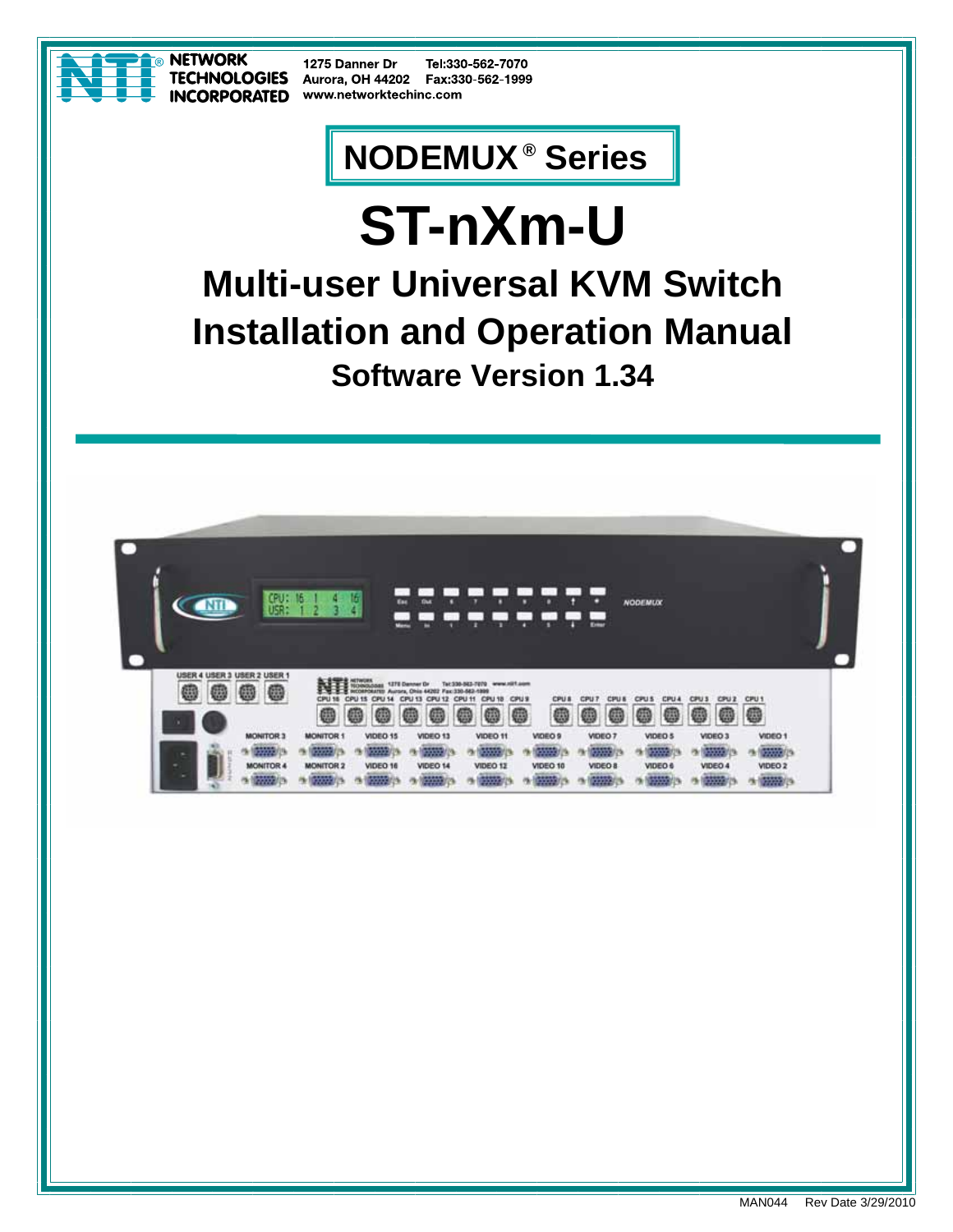#### **TRADEMARK**

NODEMUX is a registered trademark of Network Technologies Inc in the U.S. and other countries.

#### **COPYRIGHT**

Copyright © 2000, 2010 by Network Technologies Inc. All rights reserved. No part of this publication may be reproduced, stored in a retrieval system, or transmitted, in any form or by any means, electronic, mechanical, photocopying, recording, or otherwise, without the prior written consent of Network Technologies Inc, 1275 Danner Drive, Aurora, Ohio 44202.

#### **CHANGES**

The material in this guide is for information only and is subject to change without notice. Network Technologies Inc reserves the right to make changes in the product design without reservation and without notification to its users.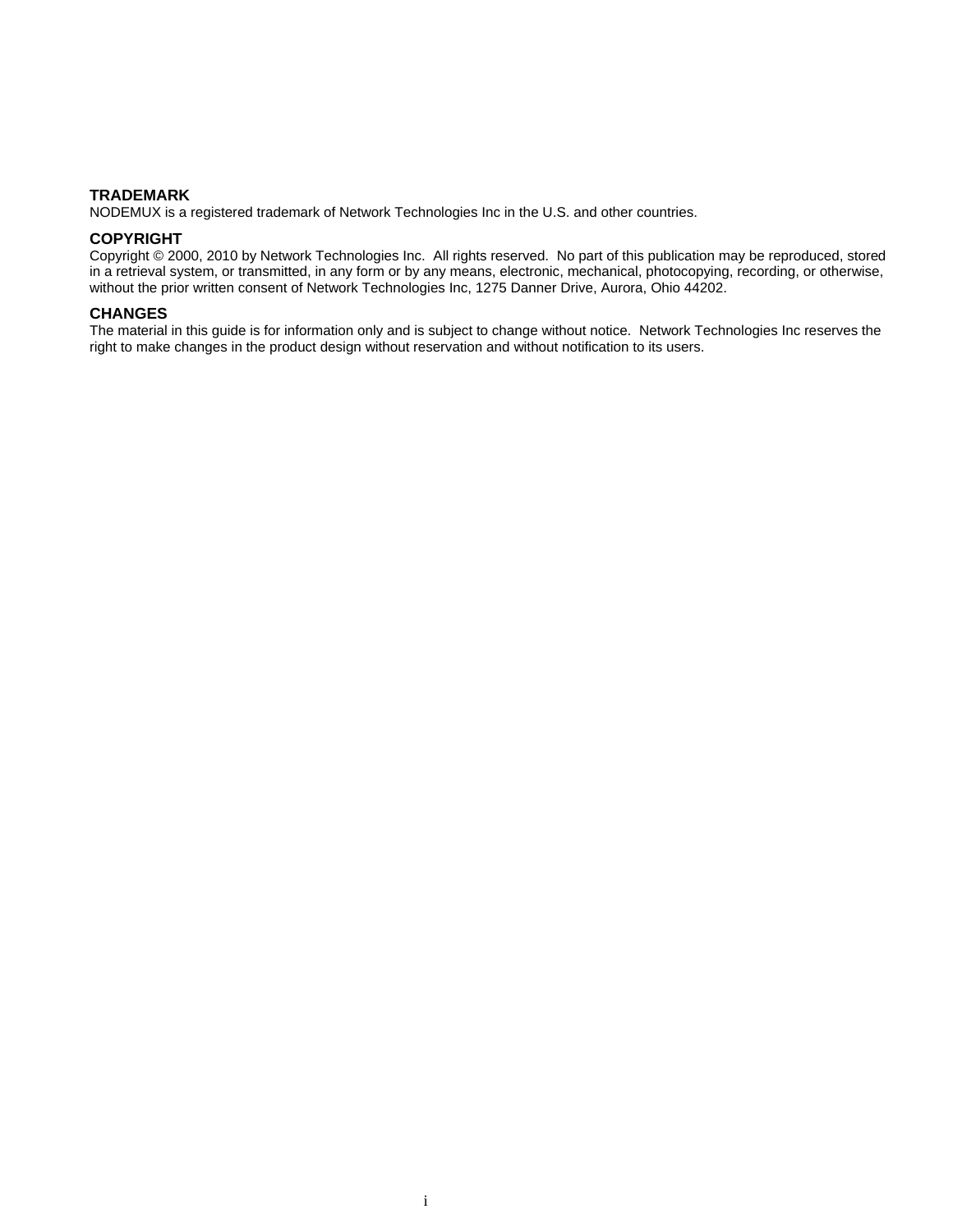## **TABLE OF CONTENTS**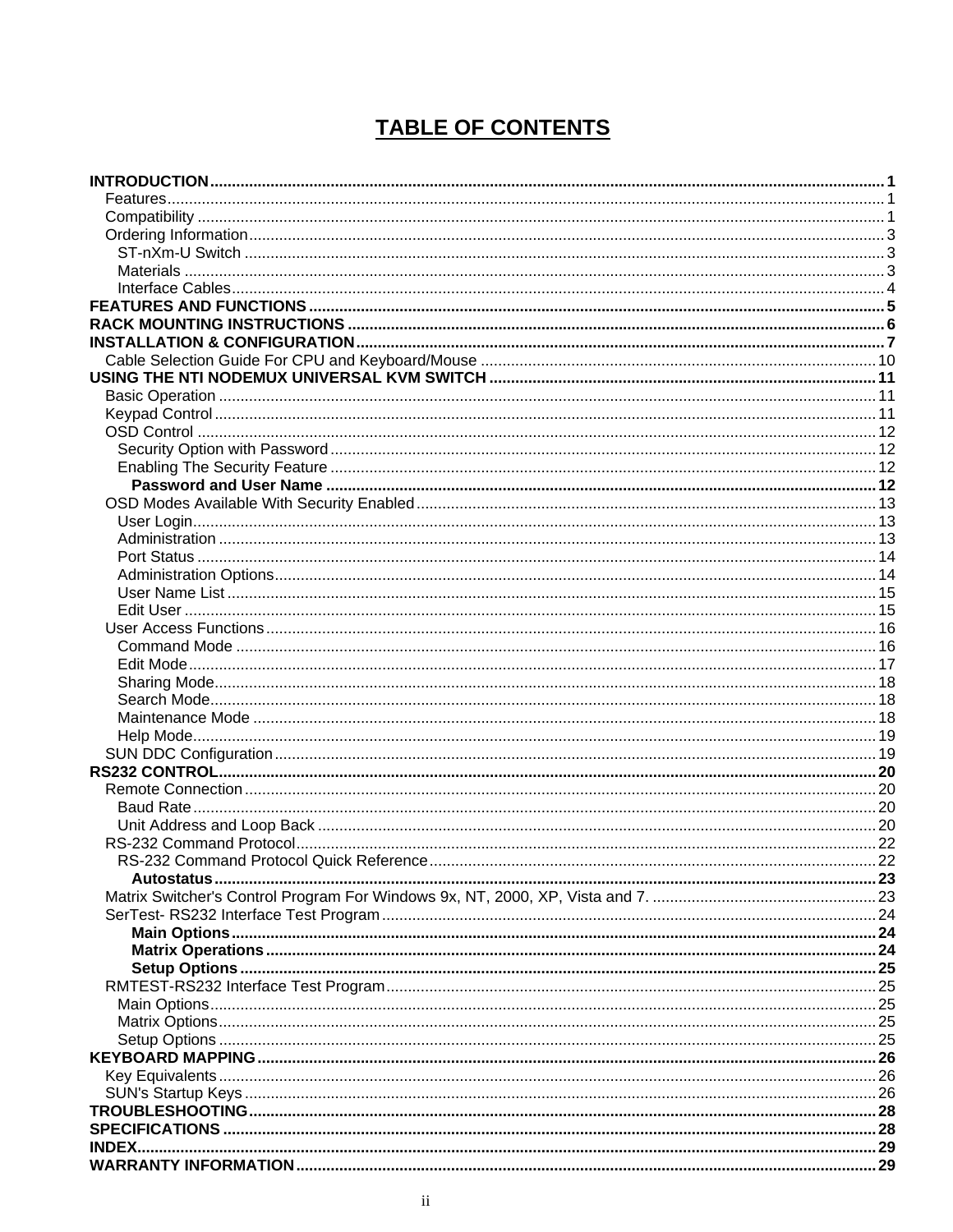### **TABLE OF FIGURES**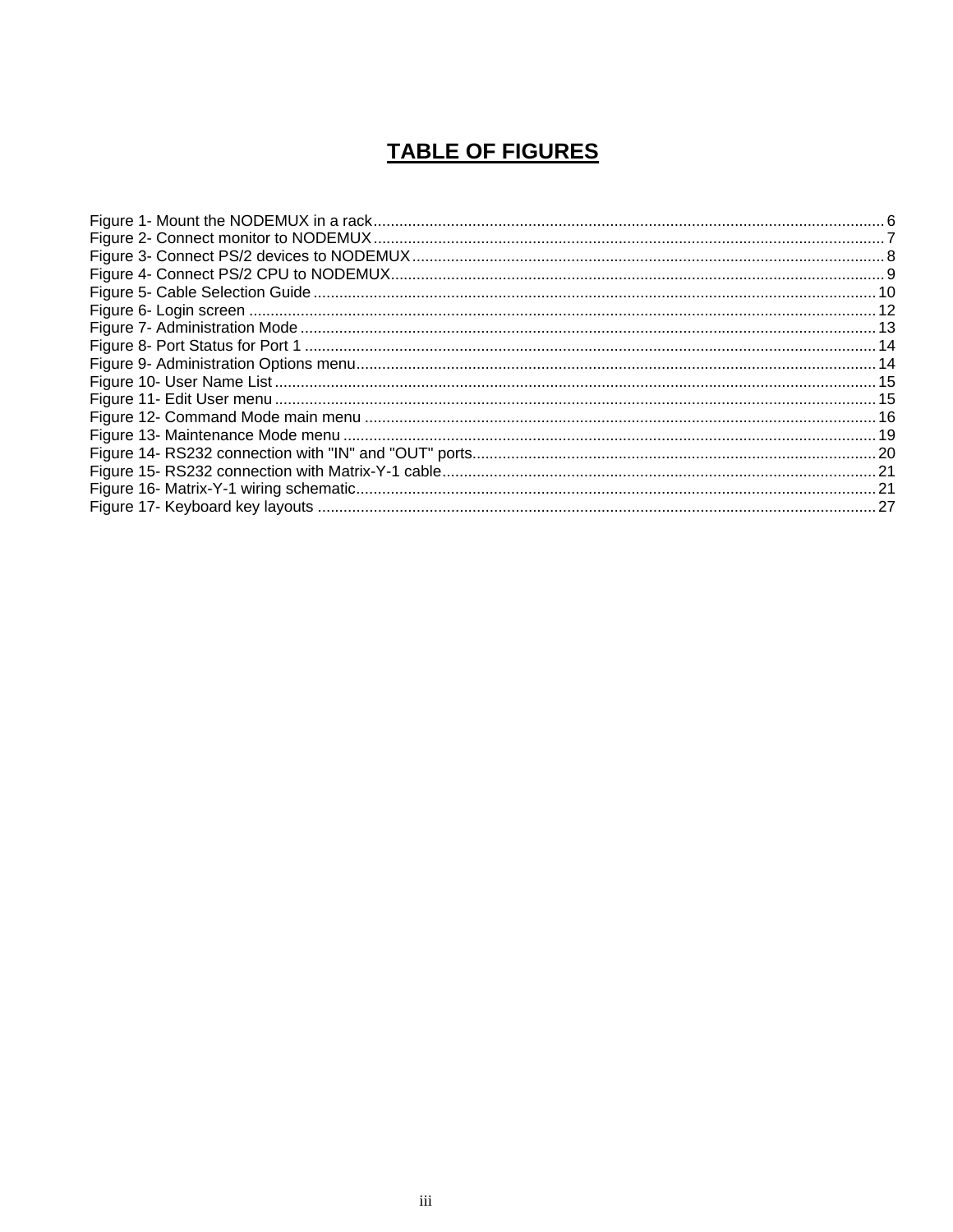### **INTRODUCTION**

The NTI ST-nXm-U (NODEMUX) is a multi-user / universal KVM switch, (n= number of users, m= number of CPUs). It allows multiple users, up to 8, each with a keyboard, monitor, and mouse, to communicate directly with any PC or SUN workstation connected to the switch. A single switch can connect to up to 32 CPUs. These CPUs can be file servers, network managers, etc. The auto-boot circuitry in the NODEMUX allows all CPUs to boot simultaneously without keyboard and/or mouse error.

### **Features**

- $\triangleright$  Users can work individually or share the same CPU.
- $\triangleright$  Up to n users can work with m CPUs where n and m are the switch size acquired.
- $\blacktriangleright$  Universal input and output ports that interface cables plug into adapt to PC and SUN platform devices.
- $\triangleright$  Power cycle circuit control allows the NTI switch to be powered OFF, then ON, at any time without affecting the attached CPUs.
- ¾ Power cycle circuit control allows the attached CPUs to be powered OFF, then ON, at any time without affecting the switch or other attached CPU.
- $\triangleright$  OSD enabled system with security features optionally enabled on a port by port basis.
- ¾ A microprocessor is dedicated to each CPU, preventing connected CPUs from locking up.
- ¾ Each connected CPU can boot without a keyboard or mouse.
- ¾ Keyboard and mouse interface cable can be hot-plugged during operation.
- ¾ LCD display on the front panel shows the CPU to which each user is connected.
- $\triangleright$  10 connection setups can be saved in memory by the user for instant setup recall.
- $\triangleright$  No dip switches or jumpers necessary to configure.
- ¾ Video formats up to 1900X1200 can be displayed from all platforms. (A VGA multi-scan monitor must be used)
- ¾ User's keyboard and mouse can control the switch using the On Screen Display (OSD) of each user's connections
- $\triangleright$  Names can be assigned to the CPUs
- $\triangleright$  Password security on a PORT enabled basis.
- $\triangleright$  RS-232 control allows control of the switch with one CPU serial port.
- Power required is 110 or 220 VAC @ 50-60 Hz at less than 25 watts.

### **Compatibility**

#### **Supported CPUs:**

- All PS/2 style PCs
- PS/2 laptops
- IBM RS6000
- Silicon Graphics
- HP9000
- Supports SUN, including ULTRAs™, SUN Blade™ 100, SUN Blade 1000, SUN Fire™ 280R, SUN Fire V20z and SUN Ray™ (using NTI's USB-SUN adapter).

#### **Supported Mice:**

- Compatible with all standard 2-button PS/2 mice as well as the following:
- Microsoft IntelliMouse®
- Logitech (and other) 3-button mice.
- Alps glidepoint touchpad (extended functions-i.e. tapping, etc.-are not supported).
- Cirque Glidepoint touchapd.
- IBM Scroll Point mouse (extended stick functions are not supported).
- Kensington Orbit trackball.
- Logitech 2-button wheel mouse.
- Microsoft Ballpoint mouse.
- SUN 3-button mice are supported. Wheel button on IntelliMouse emulates SUN's third mouse button.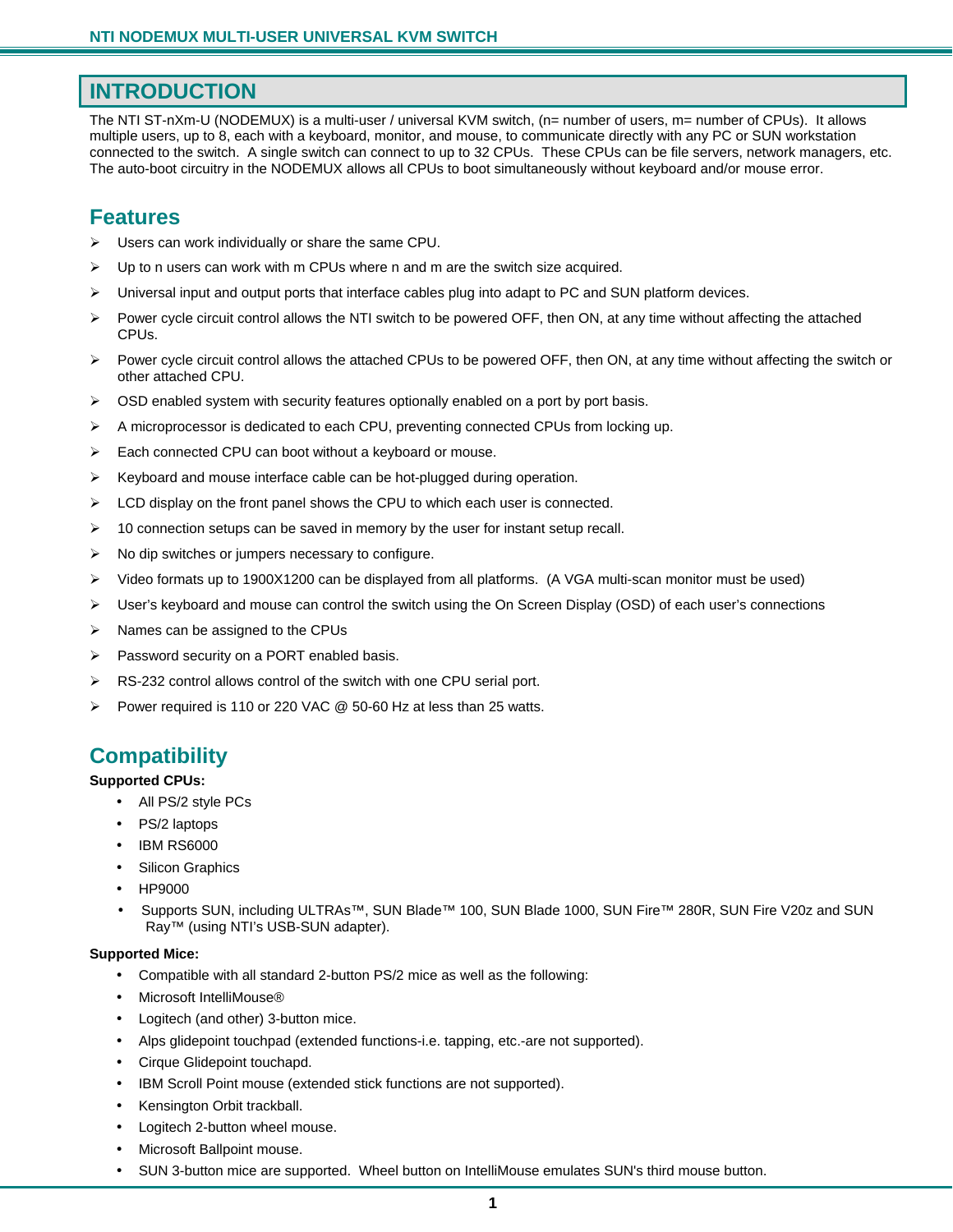#### **Supported Keyboards**

- User devices can be PS/2 or SUN.
- SUN startup keys are supported on all platforms of input devices.
- Keystrokes are translated across platforms.
- Keyboard is hot-pluggable.
- Internet and Windows key supported.

#### **Supported Monitors:**

• Multiscan SVGA, XGA, and VGA monitors

See our catalog, visit our website at www.networktechinc.com, or contact an NTI sales representative at 800-742-8324 (800-RGB-TECH) or 330-562-7070 for more details.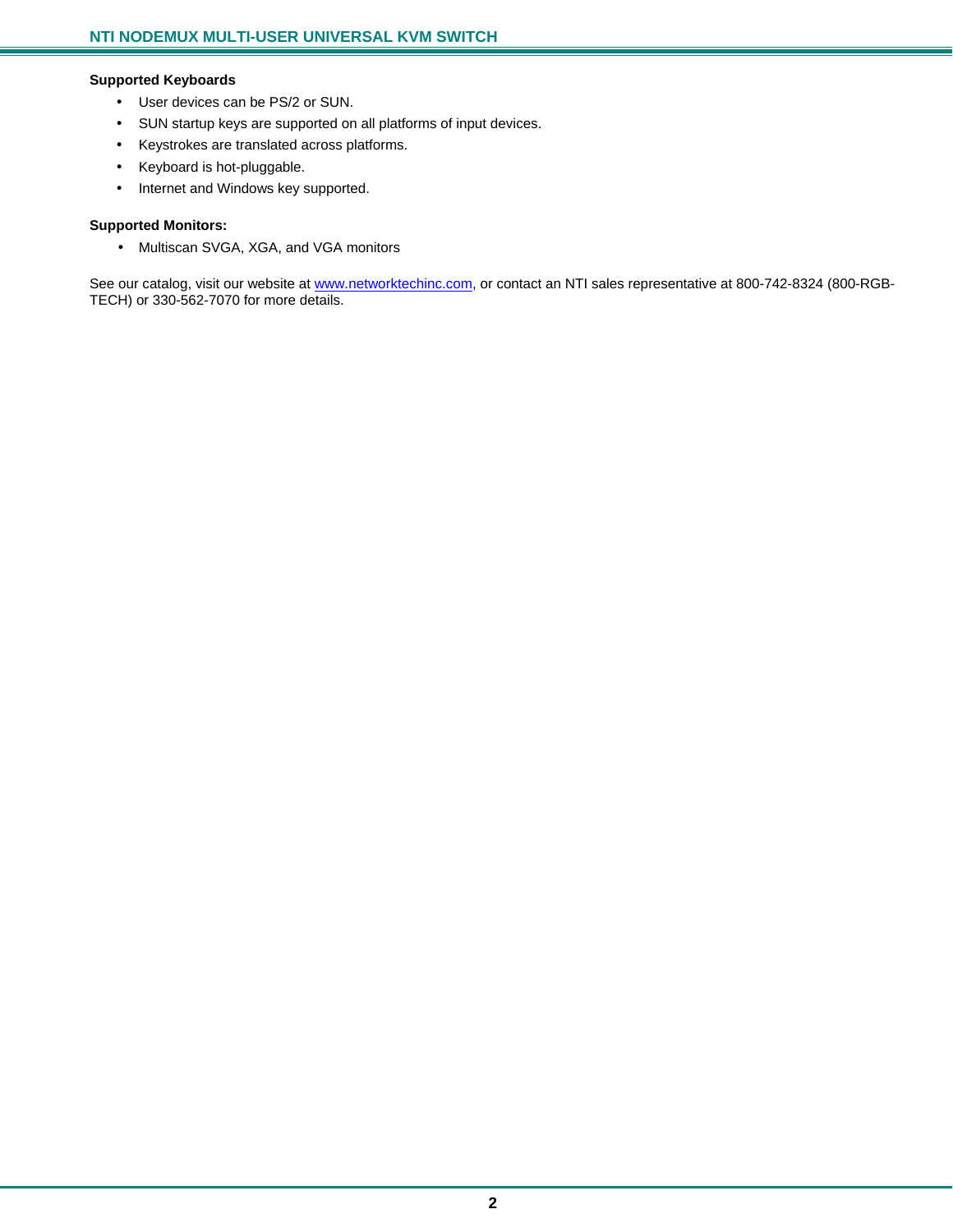### **Ordering Information**

### **ST-nXm-U Switch**

The ST-nXm-U switch is built to a specific size ranging from 2 to 8 users and 8 to 32 CPUs. The switch is built at the factory based on the specified size ordered. The switch has universal inputs and outputs that support all platforms and are configured with interface cables (see " Interface Cables" below). The "n" in the part number ST-nXm-U represents the number of users. Select either 2,4, or 8 user switches. The "m" in the part number represents the number of CPUs. The switch is available with support for either 2,4,8,16,or 32 CPUs. It is not necessary to connect a user or CPU to each port (ex. a ST-2x16 switch has the capability of supporting 16 CPUs, but can have only 10 CPUs connected and 6 empty ports.

ST-nXm-U

Replace the "n" with either 2,4, or 8

Replace the "m" with either 8,16, 24, or 32

The following list represents the available sizes that can be ordered:

| $ST-2X2-U^*$ | $ST-4X8-1$ | ST8X8-U  |
|--------------|------------|----------|
| $ST-2X4-U^*$ | ST-4X16-U  | ST8X16-U |
| $ST-2x8-U^*$ | ST-4X32-U  | ST8X24-U |
| ST-2x16-U    |            | ST8X32-U |
| ST-2X32-U    |            |          |

\*This size is also available in a desktop style case instead of a rack mount case- just add "DT" when ordering

#### **Materials**

#### **Materials Supplied with this kit include:**

- NTI ST-nXm-U Multi-user Universal KVM Switch
- Power cord- country specific
- 120 or 240VAC at 50 or 60Hz-5VDC/4A AC Adapter (models ST-2X2-UDT, ST-2X4-UDT, ST-2X8-UDT, and ST-4X8-UDT only)
- 8-#10-32 x 3/4" pan head screws and #10-32 cage nuts (server cabinet mounting hardware)
- CD with pdf file of this manual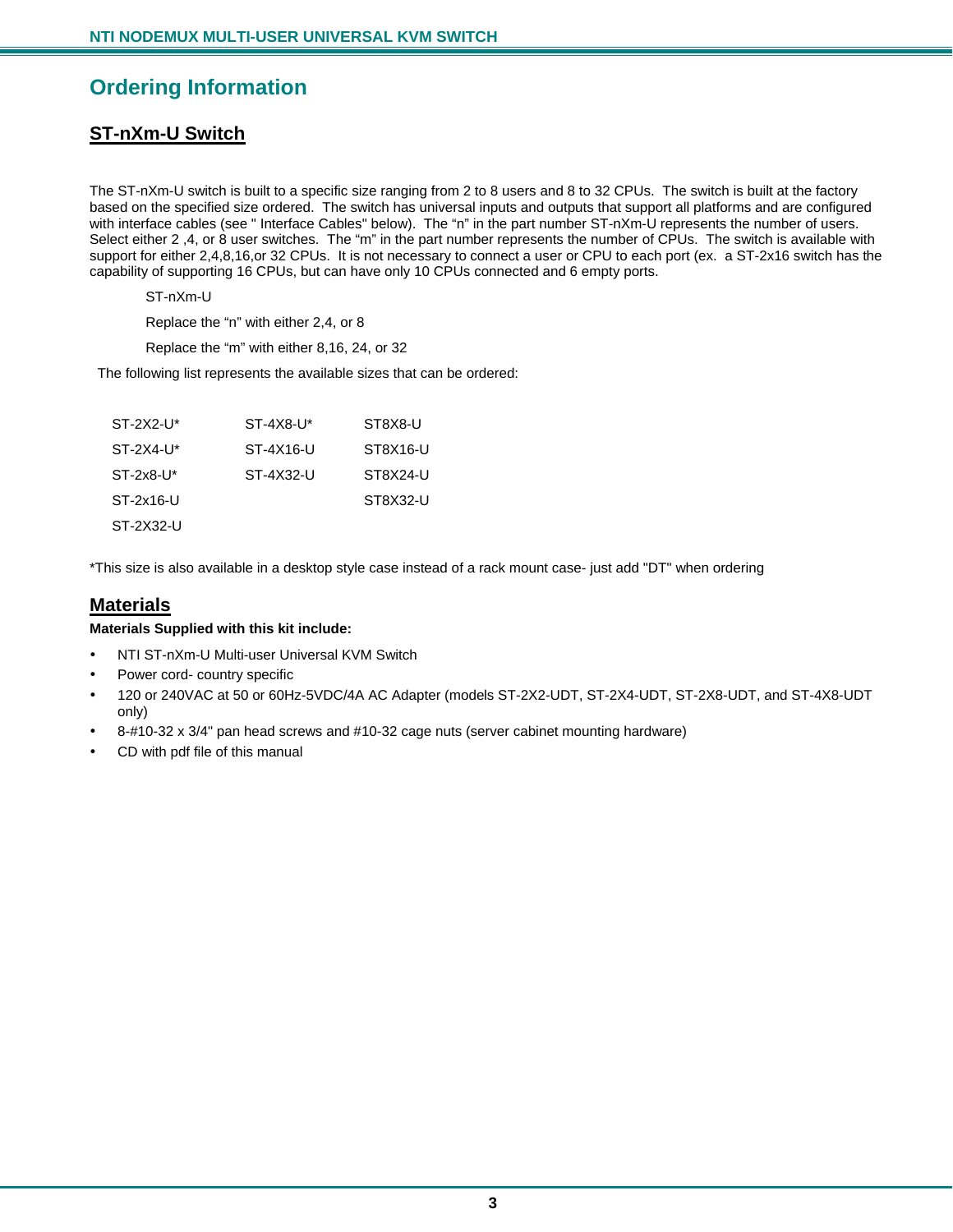#### **Interface Cables**

#### **Interface cables are not included and must be purchased separately.**

#### **A set of 2 cables for each CPU being connected to the switch:**

| PS/2 CPU to Switch       | VEXT-xx-MM for video interface                |
|--------------------------|-----------------------------------------------|
|                          | VKTINT-xx-MM for keyboard and mouse interface |
|                          | <b>OR</b>                                     |
| <b>SUN CPU to Switch</b> | VEXT-xx-MM for video interface                |
|                          | 13W3M-15HDF (adapter for 13W3 to 15HD)        |
|                          | SKTINT-xx-MM for keyboard/mouse interface     |

#### **One of the following cables must be used to connect the keyboard/mouse:**

| PS/2 keyboard/mouse       | <b>VKTINT-1</b> |                                              |
|---------------------------|-----------------|----------------------------------------------|
|                           | 0R.             |                                              |
| <b>SUN</b> keyboard/mouse |                 | None needed. SUN keyboard plugs directly in. |

*where*:

*xx* is the length of the cable in feet

*MM* indicates male-to-male connector, and

*MF* indicates male-to-female connector.

#### See also, page 10, for **Cable Selection Guide**.

*Cables can be purchased from Network Technologies Inc by calling 800-RGB-TECH (800-742-8324) or (330)-562-7070 or by visiting our website at* www.networktechinc.com*.* 

*Custom cable lengths are available – contact NTI for pricing and distance / resolution limitations.*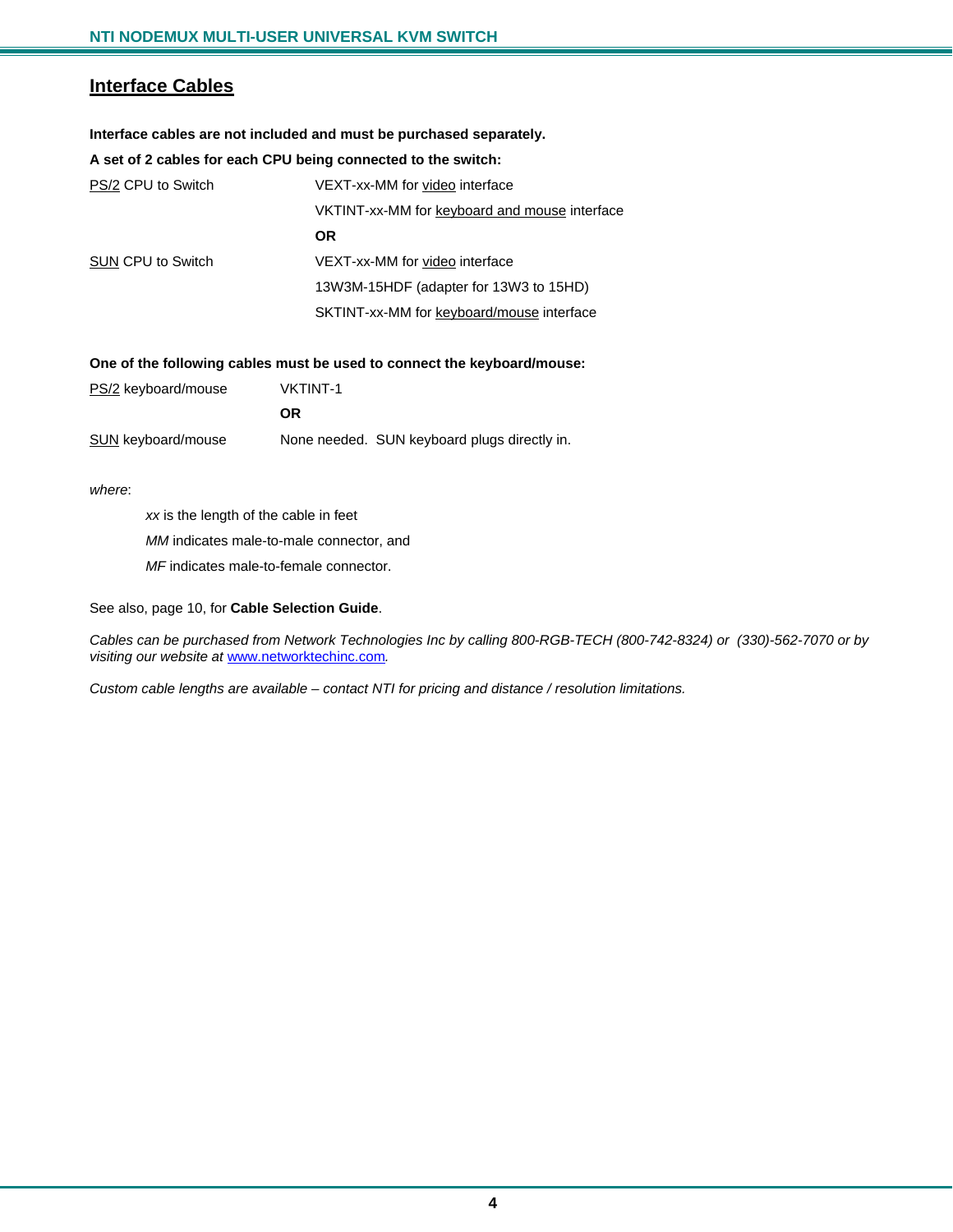

### **FEATURES AND FUNCTIONS**

- 1. **Keypad** buttons for user control over switch functions
- 2. **LCD Display** for visual indication of connection between the user and a specific CPU.
- 3. **CPU** *x* 8 pin miniDIN female connectors- for connection of CPU device cables
- 4. **User** *x* 8 pin miniDIN female connectors- for connection of user device cables
- **5. Power switch-** for powering the NODEMUX On/Off
- 6. **IEC Power Connector** for attachment of power cord (not available on all units)
- 7. **Fuse Holder** holder for replaceable 2A 240VAC overcurrent protection fuse (not available on all units)
- 8. **RS232** for attaching RS232 interface cable from a CPU to control the functions of one or more switches
- 9. **MONITOR** *x* 15HD female connectors- for connection of user monitors
- 10. **VIDEO** *x* 15HD female connectors- for attachment of video cables from CPUs

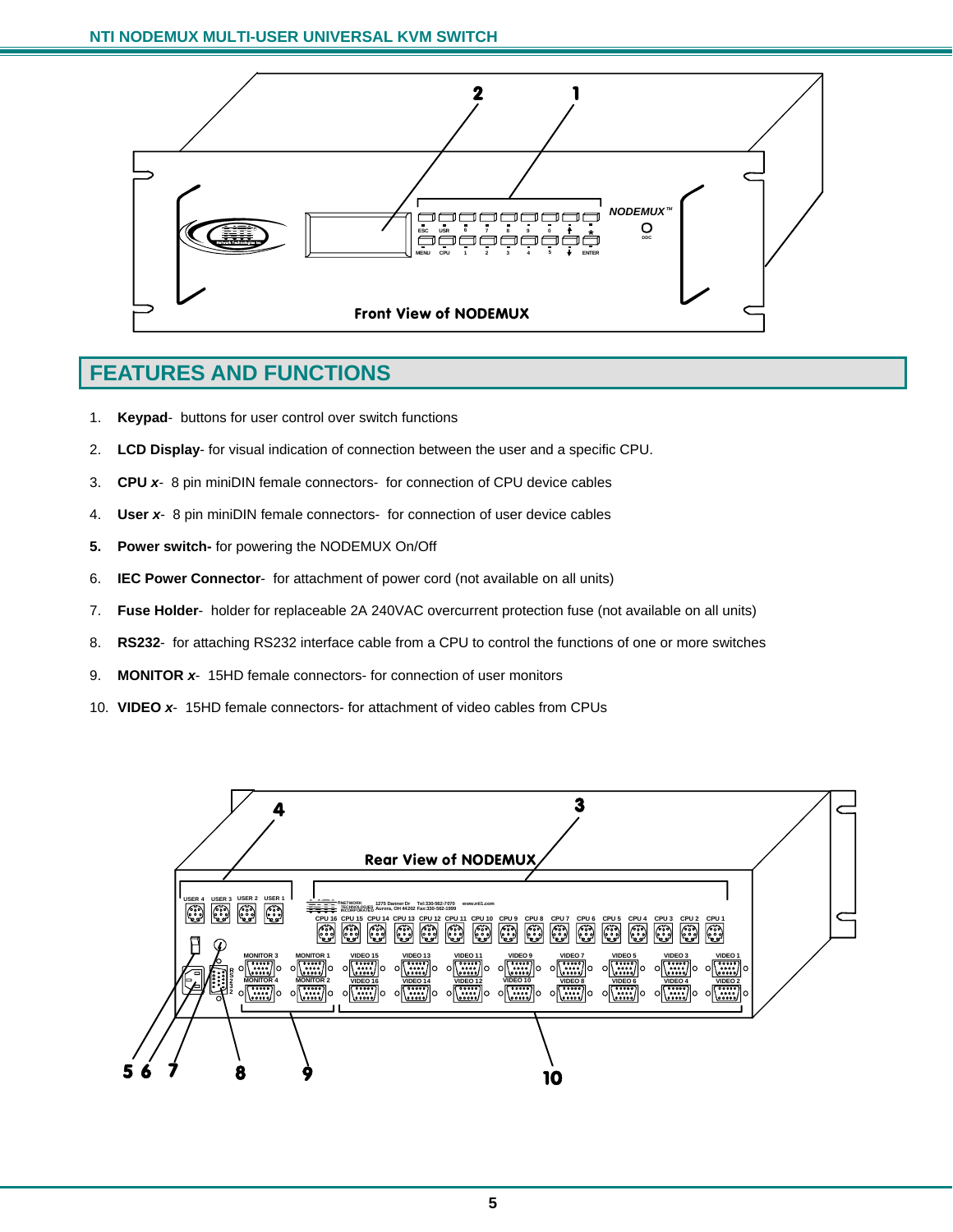### **RACK MOUNTING INSTRUCTIONS**

This NTI switch was designed to be directly mounted in a rack. It includes a mounting flange to make attachment easy. Install 4 cage nuts (supplied) to the rack in locations that line up with the holes (or slots) in the mounting flange on the NTI switch. Then secure the NTI switch to the rack using four #10-32 screws (supplied). Be sure to tighten all mounting screws securely.

*Note: Do not block power supply vents in the NTI switch chassis (if provided). Be sure to allow for adequate airflow in front of and behind the NTI switch.* 

Attach all cables securely to the switch and where necessary supply adequate means of strain relief for cables.



 **Figure 1- Mount the NODEMUX in a rack**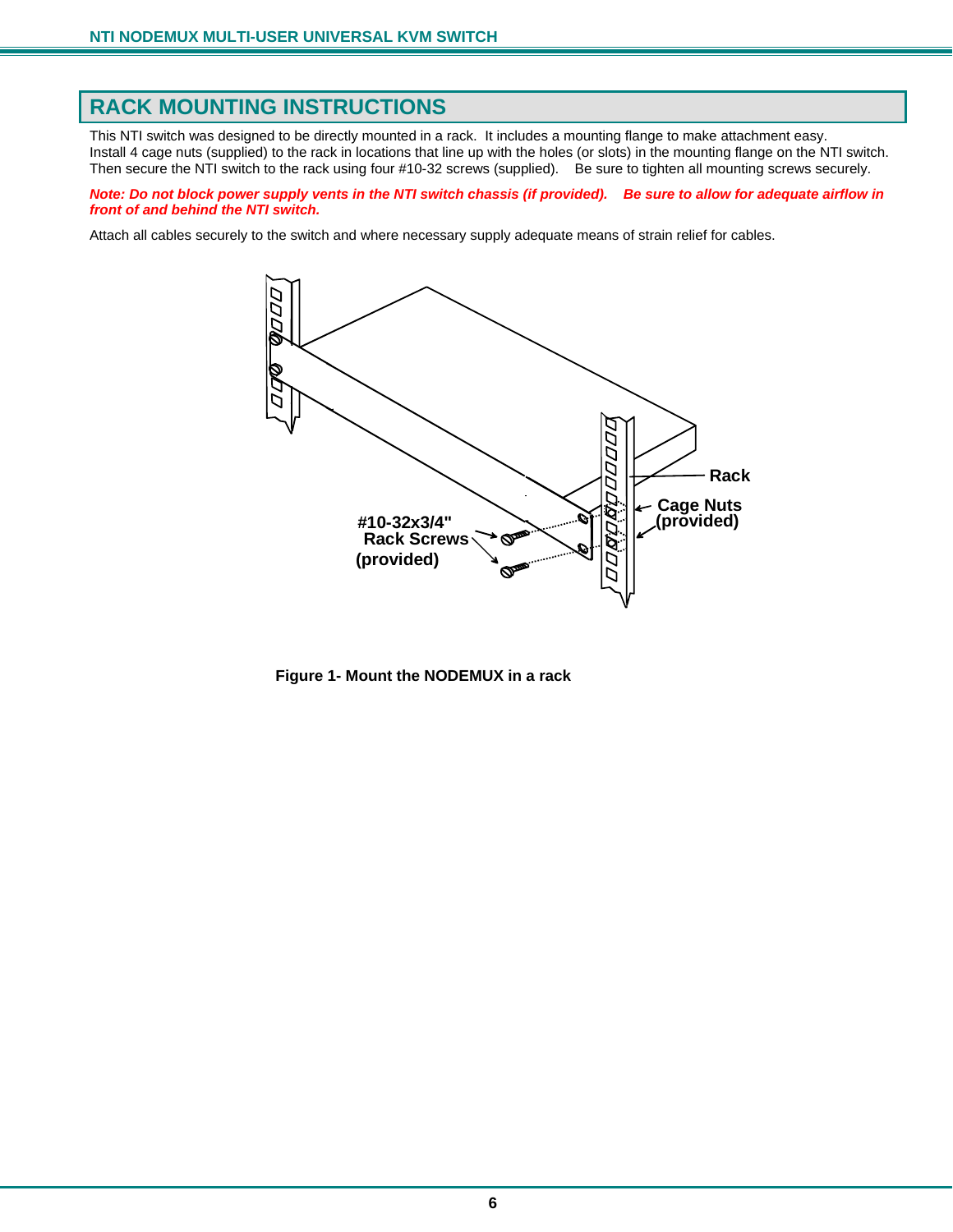### **INSTALLATION & CONFIGURATION**

Power OFF all CPUs that will be connected to the NTI Switch before connecting or disconnecting any cables.

*WARNING! CPUs may be damaged if cables are connected or disconnected while power is ON.* 

1. Connect the monitors to the ports labeled "MONITOR x" on the rear of the NODEMUX.



 **Figure 2- Connect monitor to NODEMUX**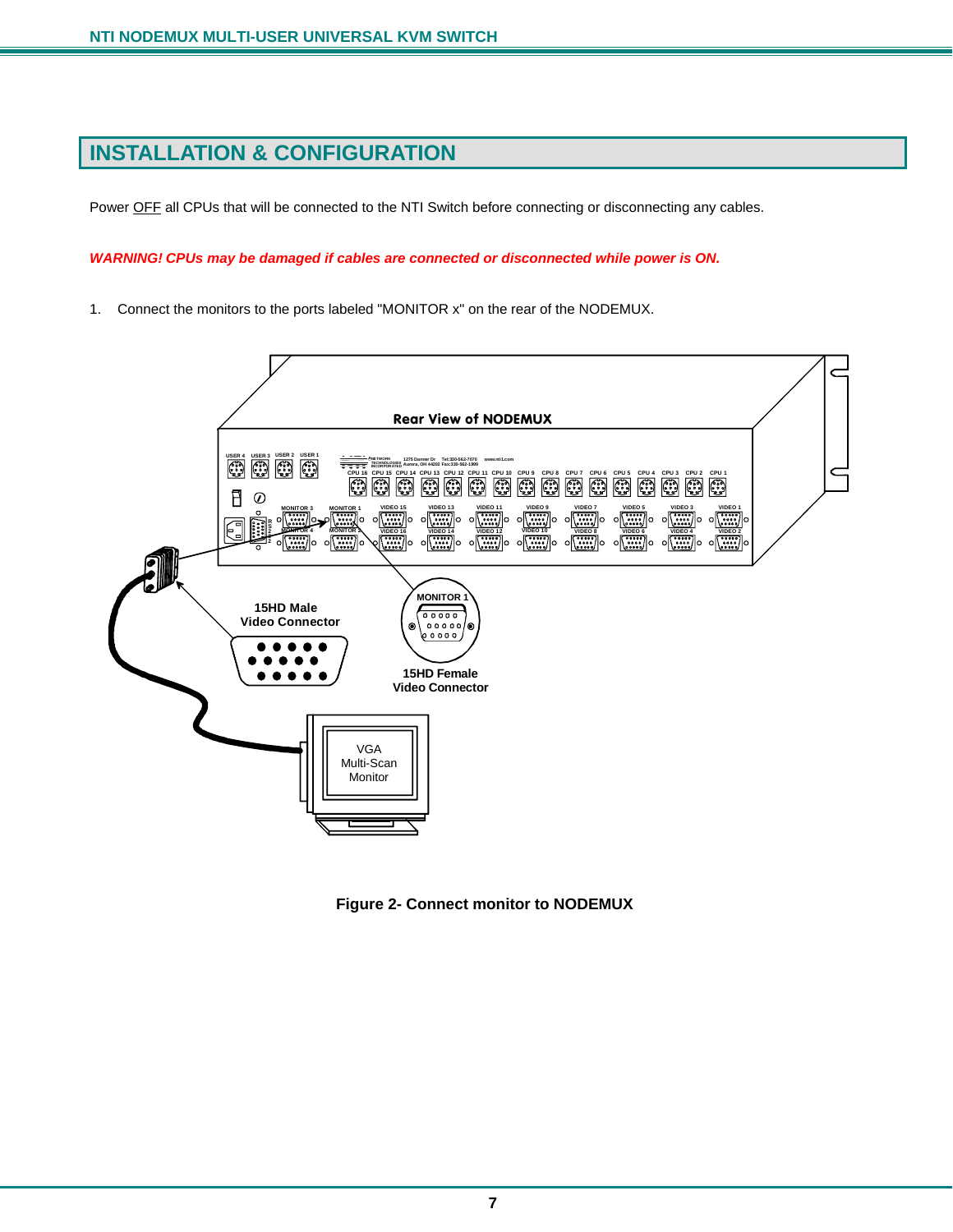2. Connect the keyboards to the ports labeled "USER x" on the rear of the NTI Switch. (See Figure 3) Use the proper interface cables. (See also Cable Selection Guide on page 10.) Insure that the monitors and related keyboards have the same port numbers.

*FYI: If it is desired for only a monitor to be connected to a set of user ports, an NTI keyboard cable (VKTINT-1 for example) must also be connected to the keyboard port for that user. (The other end of the VKTINT-1 does not need to be connected to anything.) This is required in order to enable the user of that port to switch between CPU ports on the NTI Universal KVM switch. (See Figure 5- Cable Selection Guide on page 10 "Video-Only User".)* 



 **Figure 3- Connect PS/2 devices to NODEMUX** 

3. **For each CPU:** Connect a cable from the Keyboard port of the CPU to a port labeled "CPU x" on the NODEMUX. (See Figure 4 on page 9 and Cable Selection Guide on page 10.) **Note the port's number**.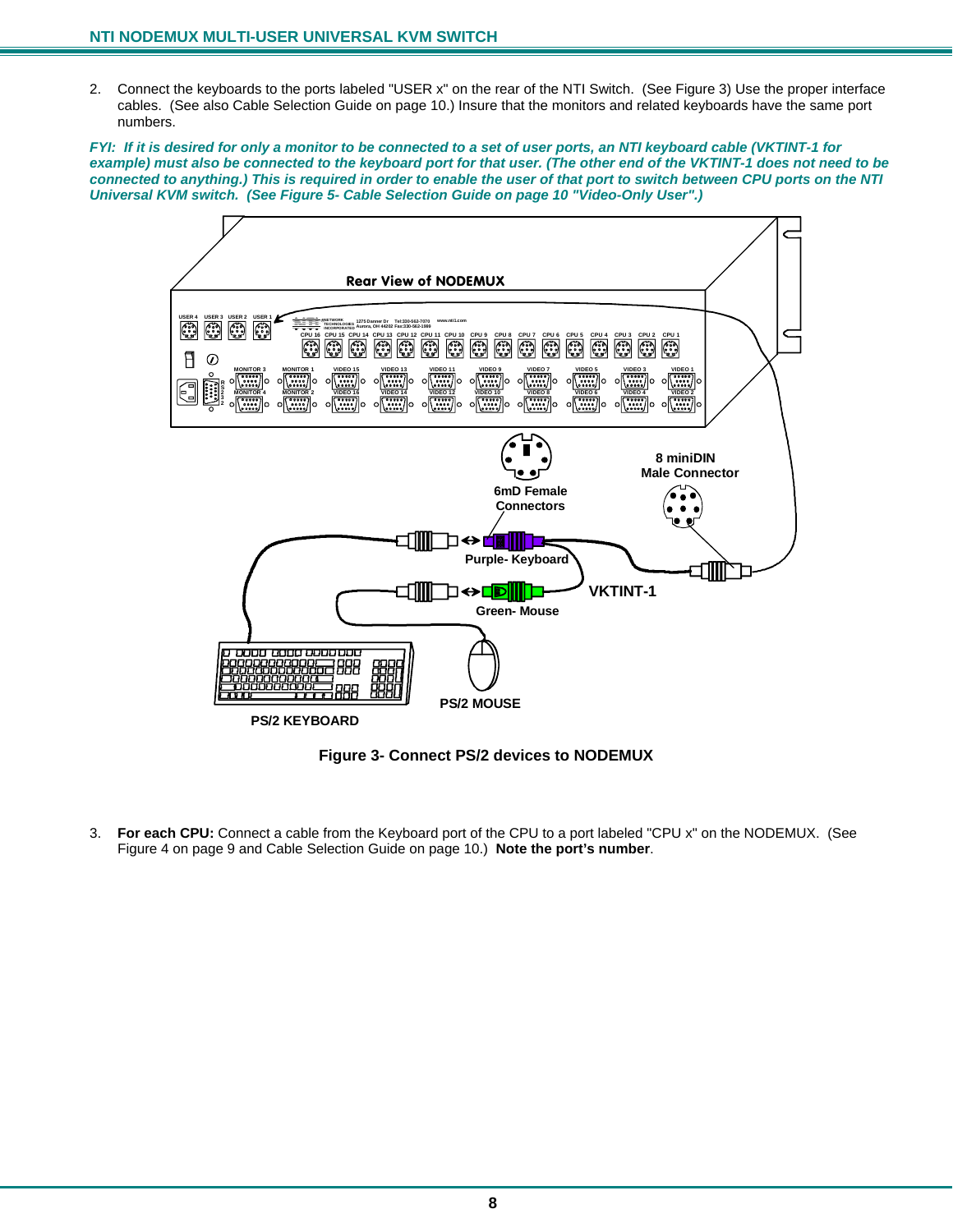4. Connect a VEXT-xx-MM (and adapter if needed) from the video port of the CPU to a port labeled "VIDEO x" on the NODEMUX with the same port number as the keyboard. Make sure the CPU is connected to a "CPU x" port and a "VIDEO x" port with the same number. Otherwise the user's typing may be going to one CPU, but the user will be viewing a different CPU on the monitor.



#### **Figure 4- Connect PS/2 CPU to NODEMUX**

- 5. Plug the NTI Switch into an AC power outlet.
- 6. Turn ON power to the NTI Switch, the LCD should illuminate.
- 7. Turn ON power to any or all CPUs connected to the NTI Switch.

**FYI: The order in which the CPUs and switch are turned ON does not matter. A power strip can be used.**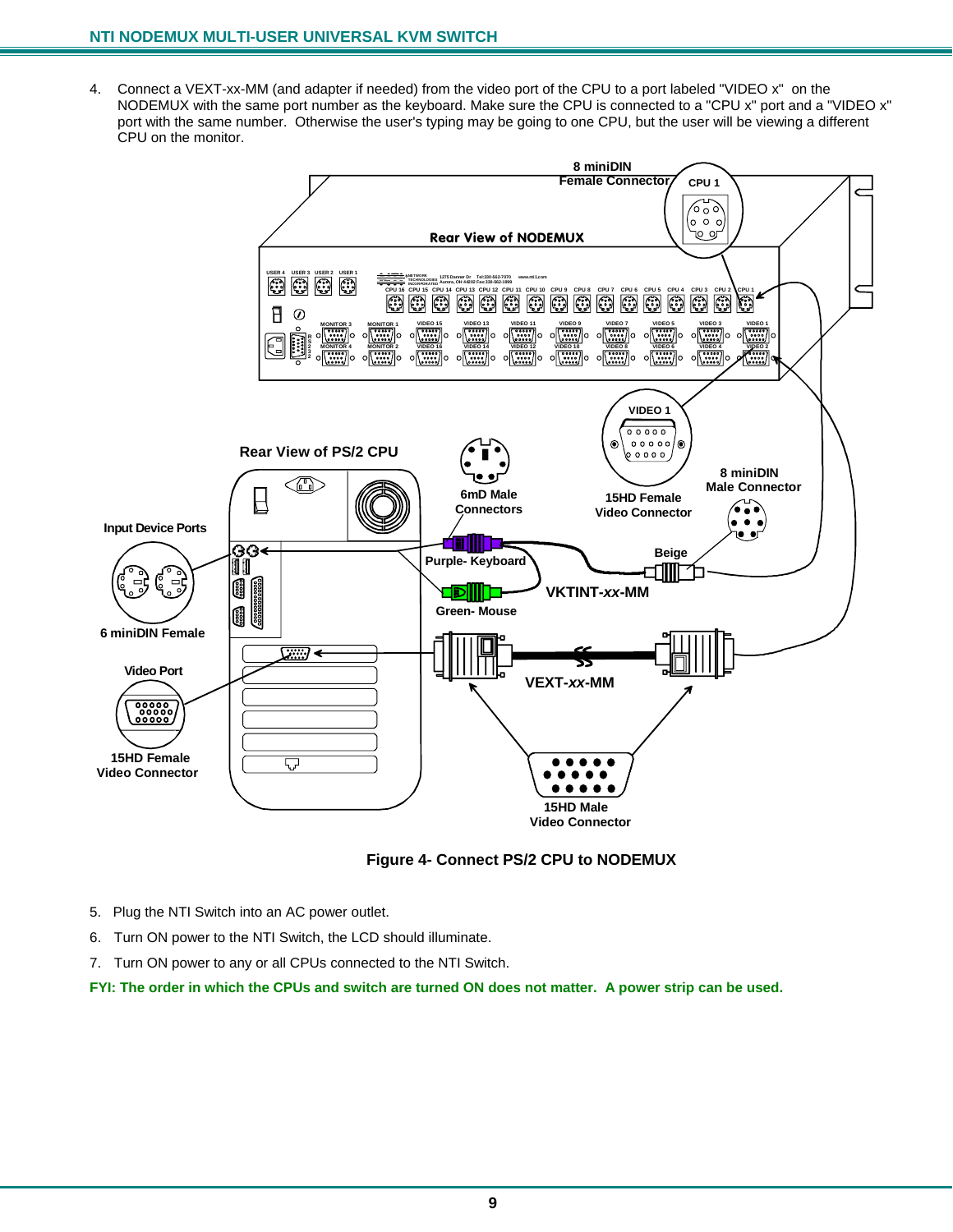### **Cable Selection Guide For CPU and Keyboard/Mouse**



 **Figure 5- Cable Selection Guide**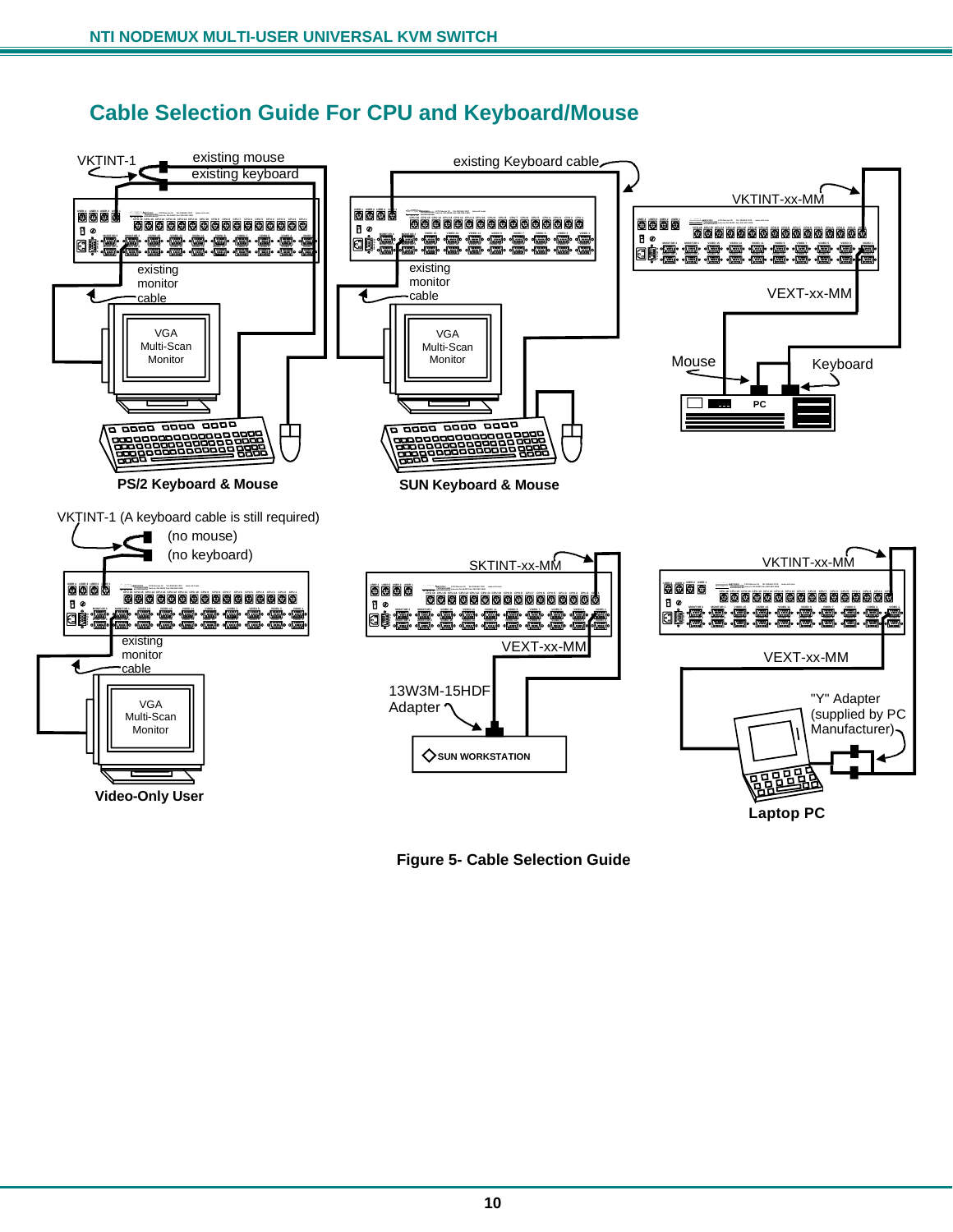### **USING THE NTI NODEMUX UNIVERSAL KVM SWITCH**

### **Basic Operation**

The NODEMUX enables a user or several users to access any CPU at any time. Users can even share a CPU and work on the same project – each from their own console. Resolution is supported through 1900x1200 with no degradation – guaranteed. A Liquid Crystal Display (LCD) on the front panel indicates the port to which the user is attached. The NODEMUX can be controlled by three methods;

- keypad control with LCD via front panel
- OSD control via the user devices
- RS-232 control (see page 20)

### **Keypad Control**

The front panel keypad and LCD display allow the user to monitor switch status and route any user to any CPU on the switch. Along with the routing of the inputs to the outputs the keypad and LCD allow the users to configure the RS-232 control interface. The keypad buttons perform the following functions:

| <b>Key</b>   | <b>Action</b>                                                                                                                                            |  |  |  |  |
|--------------|----------------------------------------------------------------------------------------------------------------------------------------------------------|--|--|--|--|
| <b>ESC</b>   | Cancel current action. Escape back to the main display.                                                                                                  |  |  |  |  |
| $0 - 9$      | Used to enter numbers. $(n)$                                                                                                                             |  |  |  |  |
| <b>USR</b>   | The user device number can be entered (2 digits or 1 digit and ENTER) followed by the desired<br>CPU to be connected to (2 digits or 1 digit and ENTER). |  |  |  |  |
| CPU          | Used following single digit user entries.                                                                                                                |  |  |  |  |
| <b>ENTER</b> | Used to enter commands or values.                                                                                                                        |  |  |  |  |
| Up Arrow     | Display next 4 users and the CPUs they are connected to. (See note below.)                                                                               |  |  |  |  |
| Down Arrow   | Display previous 4 users and the CPUs they are connected to. (See note below.)                                                                           |  |  |  |  |
| <b>MENU</b>  | The Configuration Menu is displayed. See RS-232 control.                                                                                                 |  |  |  |  |
| $\star$      | Activate Memory Function-10 memory locations $(0 - 9)$ , 0 is the power ON default.                                                                      |  |  |  |  |
|              | - to Save current connections $*$ - USR - $n$ (0-9) - ENTER                                                                                              |  |  |  |  |
|              | - to Recall connections $*$ - CPU - $n(0-9)$ – ENTER                                                                                                     |  |  |  |  |
|              | - to set all outputs to one input * - # - ENTER                                                                                                          |  |  |  |  |

The following examples show various methods of routing user 3 to CPU 5. Users and CPUs can be entered as a two digit number or a one digit number followed by ENTER.

USR - 3 - CPU - 5 - ENTER USR - 3 - ENTER - 5 - ENTER USR - 0 - 3 - 0 - 5 0 - 3 - 0 - 5

| CPU: 1 2 3<br>USR: 1 2 3 |  |  | <b>USR</b><br><b>ESC</b><br>$\overline{7}$<br>8<br><b>CPU</b><br><b>MENU</b><br>4 |
|--------------------------|--|--|-----------------------------------------------------------------------------------|
|                          |  |  | з<br><b>ENTER</b><br>2                                                            |

*Note: By default, the display will show all connections between CPUs and users, displaying 4 at a time, from the first to the last, and repeating the cycle indefinitely. If the user presses either the up or down arrow to manually view connections, the display will freeze on the chosen view. To resume the default cycle of displaying all connections, the user must press and hold either the up or down arrow for 3 seconds, and then release it.*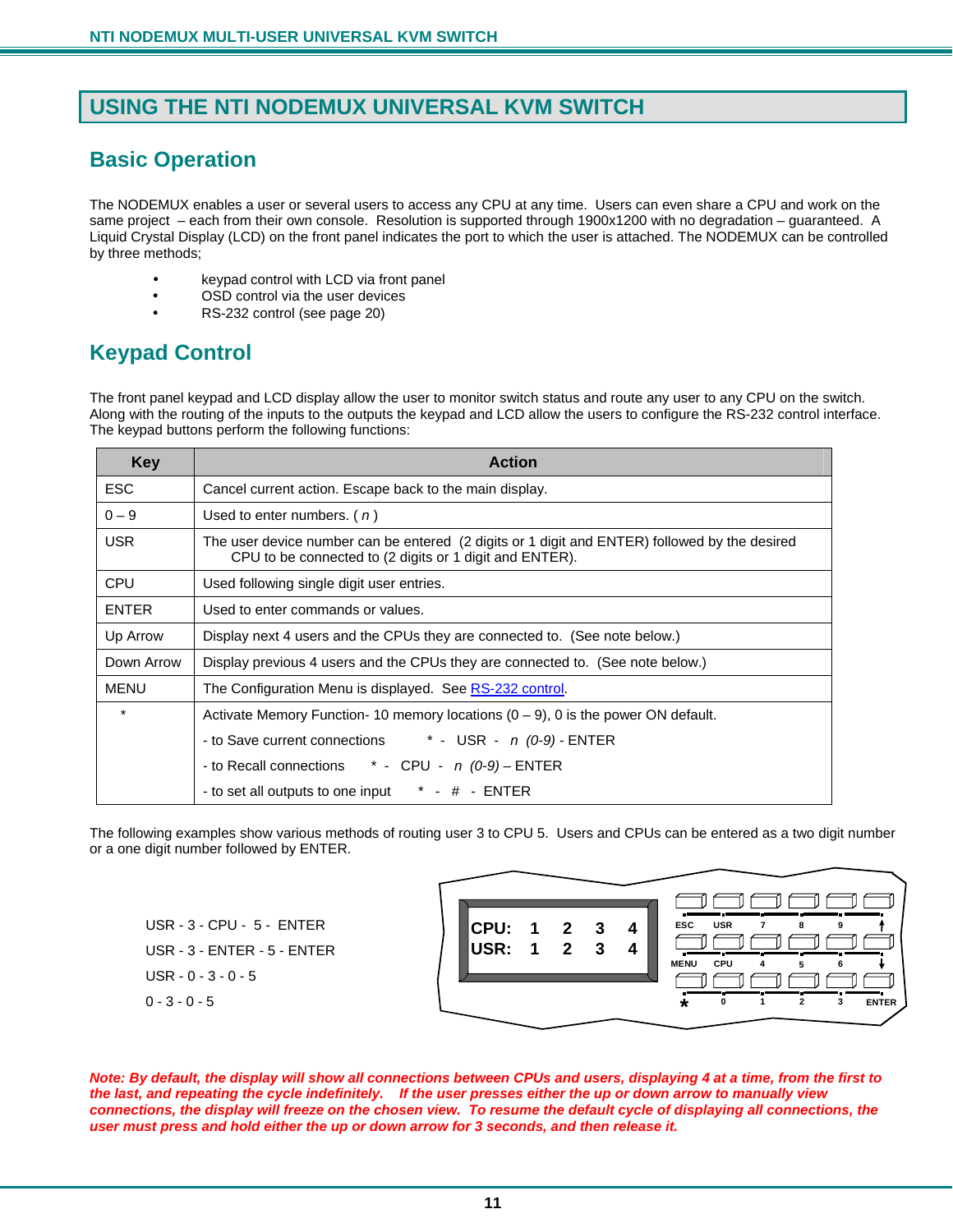### **OSD Control**

OSD superimposes a menu system on the user's video screen with a list of all connected CPUs. OSD allows CPUs to be named (with up to 12 character names). OSD then allows selection of CPUs by that name. Connected CPUs can be listed by name or by port number. OSD Search Mode enables the user to type in the first few characters of the CPU's name and the OSD will locate it. HELP screens assist with all OSD functions.

#### **Security Option with Password**

The security option in the OSD Control of the NODEMUX switch enables an administrator to control access to CPU ports for each user. Up to 63 users can be created. These users have controlled access to any CPU. Only the administrator can activate or deactivate the security features on each user port. Finally, the administrator can set a maximum idle time value after which the current user will be logged out and the login screen displayed again. This time out does not function while the OSD is active. The current security status, idle time out, and scan dwell time are all saved and will be restored whenever power to the switch is cycled OFF, then ON. To reset the administrator's password call NTI and have the device serial number of the NODEMUX switch available.

#### **Enabling The Security Feature**

To enable the security feature the administrator must first enter Command Mode from the keyboard using the <**Ctrl**> + <`> (accent key). The OSD menu will automatically appear on the monitor. This provides a visual way to control the NODEMUX switch using the keyboard and mouse.

**The administrator** , when setting the Universal KVM switch up for the first time, may want to proceed directly to the ADMINISTRATION Mode by typing <**Ctrl**> + <**M**> , then <**A**>, and then <**Y**>.

#### **Password and User Name**

 **The factory default settings are:** 

- **user name = ADMINISTRATOR**
- **password = ADMINISTRATOR**

|           |            | NETWORK TECHNOLOGIES INC       |
|-----------|------------|--------------------------------|
|           |            | USER LOGIN                     |
|           | User Name: | ADMINISTRATOR                  |
| Password: |            | 来容亲亲来来来来来来来来亲                  |
|           |            |                                |
|           |            |                                |
|           |            |                                |
|           |            | <b>EXIT</b><br>ESC<br><b>B</b> |

 **Figure 6- Login screen** 

#### *Note: The username for the administrator cannot be changed from "ADMINISTRATOR".*

Once logged-in, follow the instructions on page 14 for setting up users and changing the administrator password. Once the password is setup, if it is lost or forgotten, the administrator will have to contact NTI for assistance on clearing the password and set it up again. Within the ADMINISTRATION Mode the administrator can setup each of the users and the limitations of their use of the individual CPUs on the system.

**When a standard user powers up the system a security screen may appear as setup by the administrator.** The user will need to login to the system by following the instructions below for the USER LOGIN. If the user does not know the appropriate user name and password (setup by the administrator), contact the system administrator for this information. Once logged-in a user can follow the Command Functions described on page 16 to control the system of CPUs within the limitations as determined by the administrator.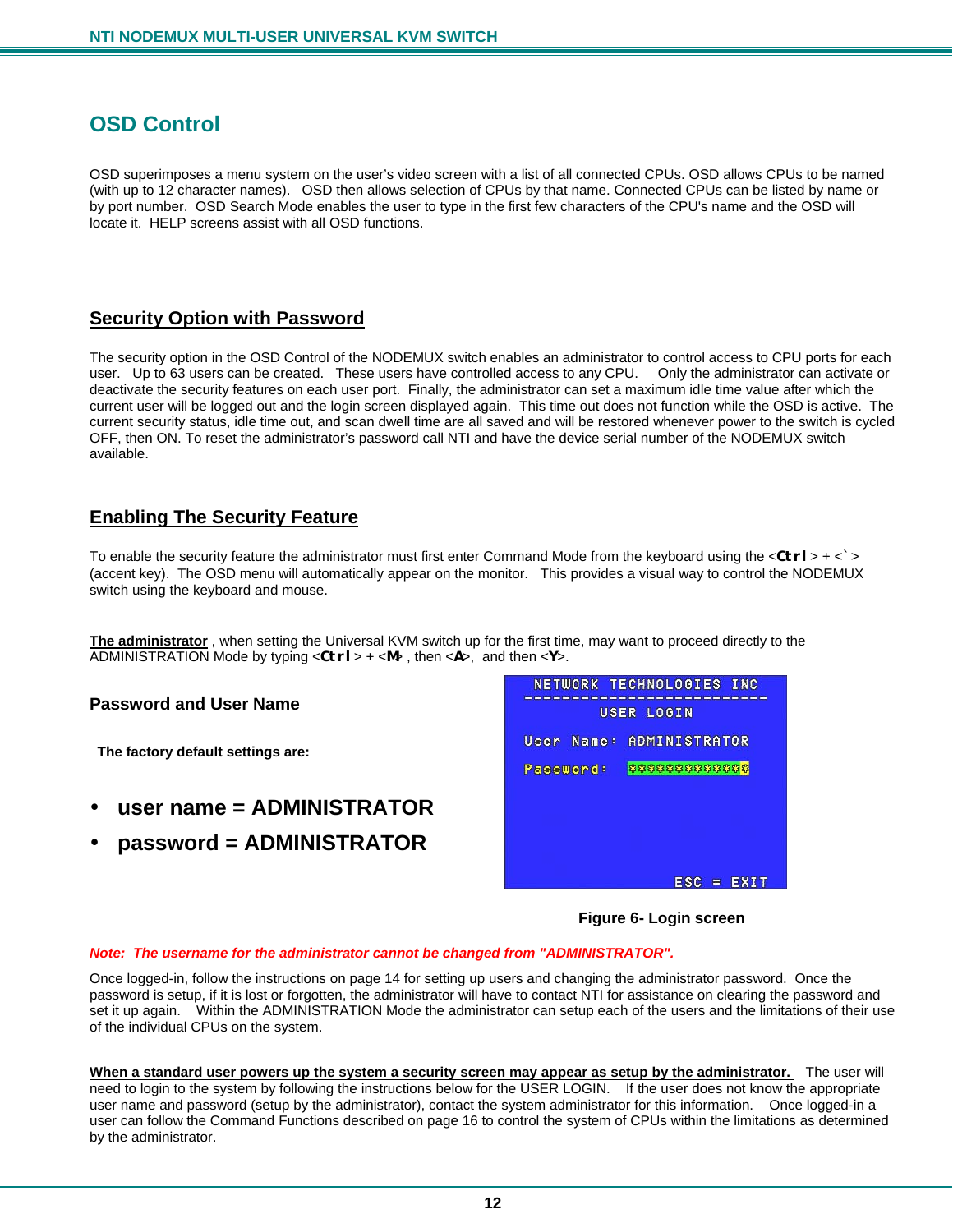### **OSD Modes Available With Security Enabled**

#### **User Login**

User login mode requires a user to login with a user name and password from the list created by the Administrator.

| <b>Key</b>       | <b>Function</b>                                                                             |
|------------------|---------------------------------------------------------------------------------------------|
| Alphanumeric     | Adds a character to the user name/password.                                                 |
| <b>Backspace</b> | Removes previous character from the user name/password                                      |
| Enter            | Submit user name/password                                                                   |
| <b>Esc</b>       | Exit USER LOGIN and return to previous mode. This function is only available if security is |
|                  | not currently active.                                                                       |

The Administration, Port Status, Administration Options, User Name List, and System Access List modes are only available if the following conditions are met:

- 1. The security feature has been enabled
- 2. The administrator is currently logged in

#### **Administration**

Administration mode (press <**A**> from the Maintenance Mode menu) allows the administrator to select a port for extended status information, or choose one of the following options:

| Key   | <b>Function</b>                                      |
|-------|------------------------------------------------------|
|       | View Administration mode options menu                |
| Enter | Enter Port Status mode for selected port             |
| Esc   | Exit Administration mode and return to previous mode |



#### **Figure 7- Administration Mode**

The mouse can be used to control administration mode as well as the keyboard. Ports can be selected that are on the screen by moving the cursor onto that port and clicking. Clicking twice on a selected port will switch to that port and exit command mode. To change the displayed ports on the screen click on the up and down arrows that are located to the right of the port names displayed.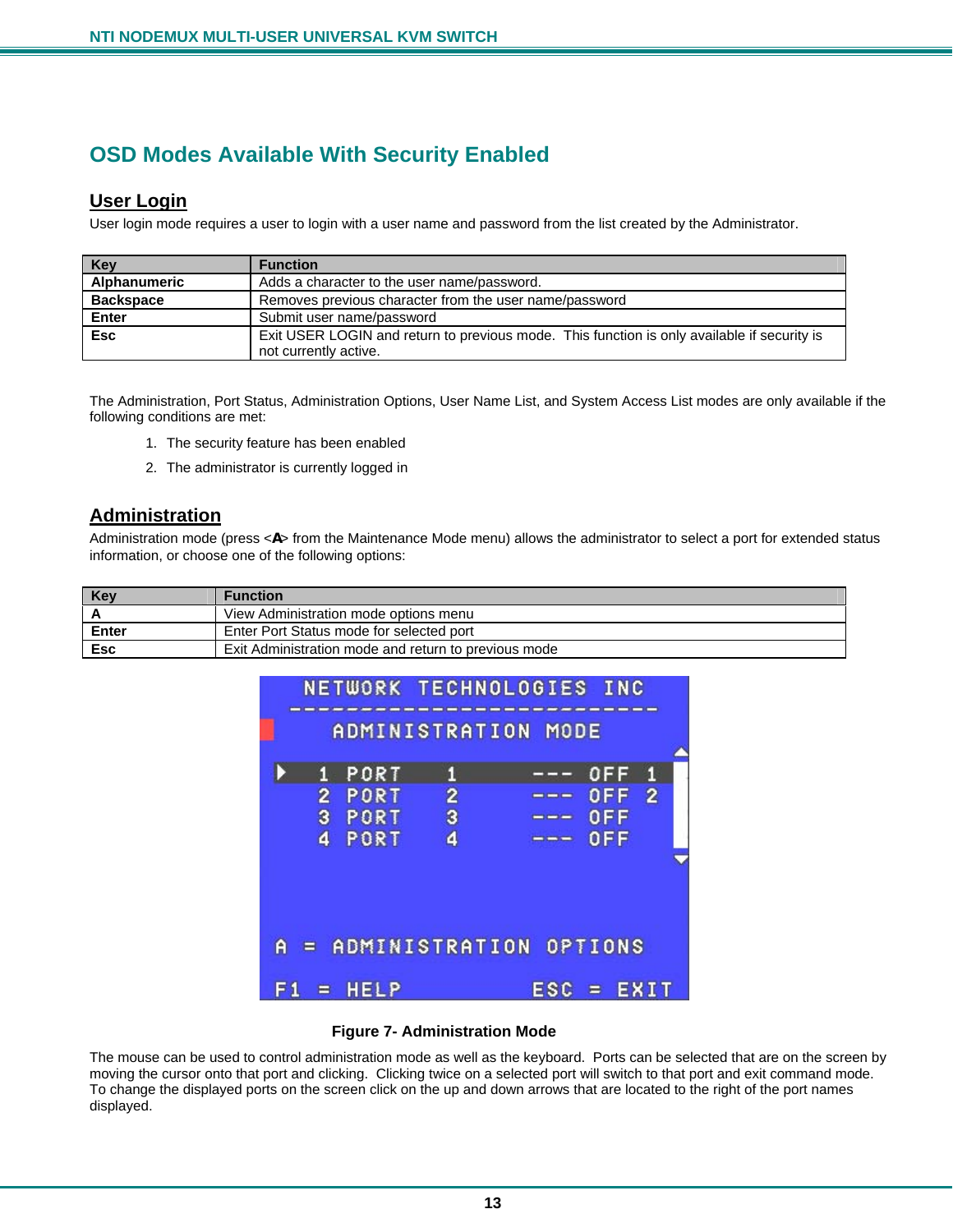#### **Port Status**

Port status mode (press <**Enter**> from Administration mode menu) allows the administrator to view extended status information about the port selected in Administration mode. The information available here can also be found on the main COMMAND menu, except when multiple users are connected to a single CPU. In that event, while the main COMMAND menu simply lists the number of users connected, the specific users connected can be seen here.

| Kev        | ıction                                                                       |
|------------|------------------------------------------------------------------------------|
| Eec<br>ESC | <b>POR</b><br>Exit<br>previous mode<br>ਂ and return to<br>ບວ<br>$\mathsf{A}$ |

|                                                |                                      | NETWORK TECHNOLOGIES INC |
|------------------------------------------------|--------------------------------------|--------------------------|
|                                                | ADMINISTRATION<br><b>PORT STATUS</b> | MODE                     |
| PORT NUMBER><br><b>PORT NAMED</b>              | 01<br>PORT                           | 1                        |
| $PLATFORM$ ---<br>POWER STATUS <sup>&gt;</sup> | OFF                                  |                          |
| <b>USERS</b><br>01                             |                                      |                          |
|                                                |                                      |                          |
|                                                |                                      |                          |
| ESCAPE = PREVIOUS SCREEN                       |                                      |                          |

 **Figure 8- Port Status for Port 1** 

#### **Administration Options**

Administration Options menu (press <**A**> from Administration mode menu) allows the Administrator to use the following functions:

| Key            | <b>Function</b>                                                                                             |
|----------------|-------------------------------------------------------------------------------------------------------------|
| $\overline{c}$ | Change the Administrator's password                                                                         |
| $\overline{s}$ | Disable security                                                                                            |
|                | Enter User Name List mode                                                                                   |
| <b>Txxx</b>    | Selects the idle time in minutes. xxx= time in minutes from 1(001) to 255. Use 000 to disable this feature. |
|                | Disable or Enable the NODEMUX to use common port names for all users (set by the administrator) or          |
|                | allow each user to assign their own port names.                                                             |
| <b>Esc</b>     | Exit Administration mode and return to previous mode                                                        |

| NETWORK TECHNOLOGIES INC               |  |  |
|----------------------------------------|--|--|
| ADMINISTRATION MODE                    |  |  |
| CHANGE THE ADMIN PASSWORD<br>c<br>0    |  |  |
| - DISABLE SECURITY<br>s                |  |  |
| U<br>UPDATE USER NAME LIST<br>$\equiv$ |  |  |
|                                        |  |  |
| CHANGE IDLE TIMEOUT<br>$\blacksquare$  |  |  |
| - DISABLE COMMON PORT NAMES<br>Е       |  |  |
|                                        |  |  |
| Password:<br>$\ast$                    |  |  |
|                                        |  |  |
|                                        |  |  |
| <b>KEWIOUS</b><br>영업법칙회사<br>ESCA<br>Ξ  |  |  |

 **Figure 9- Administration Options menu**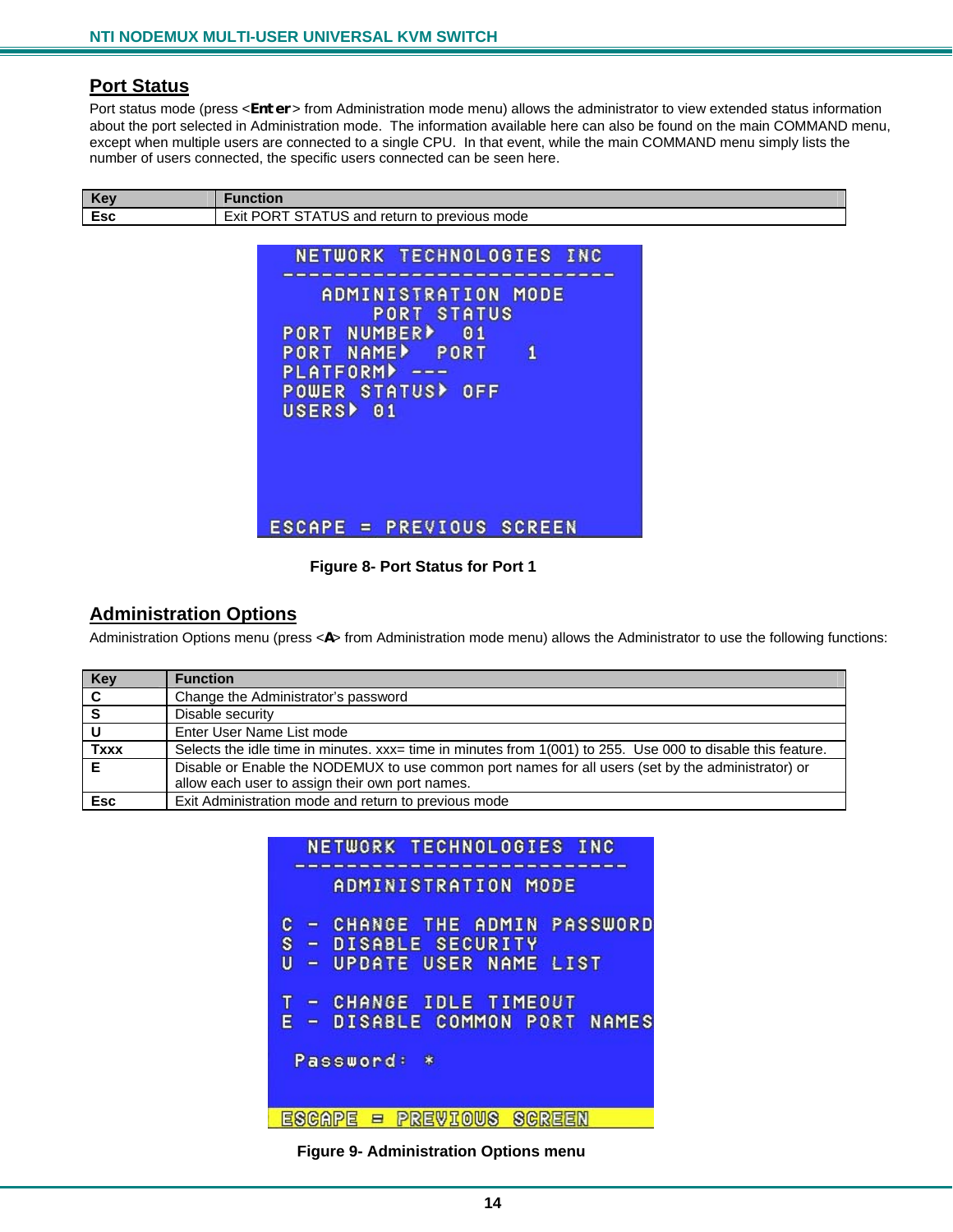#### **User Name List**

The User name list (press <**U**> from the Administration Options menu) displays the list of users and provides access to the Edit User menu.

| <b>Key/Sequence</b> | <b>Function</b>                                                                            |
|---------------------|--------------------------------------------------------------------------------------------|
| Ctrl-E              | Enter Edit mode to add/change/remove users, change user's password, and edit user's access |
|                     | riahts                                                                                     |
| <b>Esc</b>          | Exit the User name list and return to previous mode                                        |



#### **Figure 10- User Name List**

#### **Edit User**

The Edit User menu (press <**Ctrl**> - <**E**> from the User Name List) enables the Administrator to add users by assigning names, add or change user passwords, and change access rights for the selected user. The user names have a maximum size of 12 characters, may not include spaces, and are not case sensitive. The passwords have a maximum size of 15 characters, may not include spaces, and are case sensitive.

| <b>Key/Sequence</b> | <b>Function</b>                                                                                                   |  |
|---------------------|-------------------------------------------------------------------------------------------------------------------|--|
| N                   | Enter Edit mode to add/change/remove users, change user's password, and edit user's access                        |  |
|                     | rights. To remove a user, simply leave the Name field empty.                                                      |  |
|                     | Open password field to assign user password.                                                                      |  |
|                     | You will be prompted to enter the password a second time to verify.                                               |  |
|                     | Press <enter> or <tab> to save changes. You will be prompted to press <y> to Save or <n> to</n></y></tab></enter> |  |
|                     | Abort.                                                                                                            |  |
| Tab                 | Tab through each field and to each host port name.                                                                |  |
|                     | When host port numbers are highlighted, use the <spacebar> to toggle the checkmark to select</spacebar>           |  |
|                     | or deselect the port.                                                                                             |  |
|                     | Place a checkmark in all host check boxes to allow user access to all hosts.                                      |  |
| C                   | Clear the checkmark from all host checkboxes removing user access from all hosts.                                 |  |
| <b>Esc</b>          | Exit the User name list and return to previous mode                                                               |  |

For quick selection of individual hosts, simply use the mouse to click on the checkbox. A checkmark will be added or removed with each click.

NETWORK TECHNOLOGIES INC ---------EDIT USER 1  $-$  Name: N P - Password: **Host Access List** 1 2 6 211 216 221 226 231  $2 \times 7$ 212 217 222 27 232  $\blacksquare$ ■ 3 ■ 8 ■13 ■18 ■23 ■28  $\Box$  4  $\Box$  9  $\Box$  14  $\Box$  19  $\Box$  24  $\Box$  29 ■ 5 ■10 ■15 ■26 ■25 ■30  $S = SET ALL$  $C = CLEAR ALL$  $SPACE = TOGGLE$  $ESC = EXIT$ 

 **Figure 11- Edit User menu**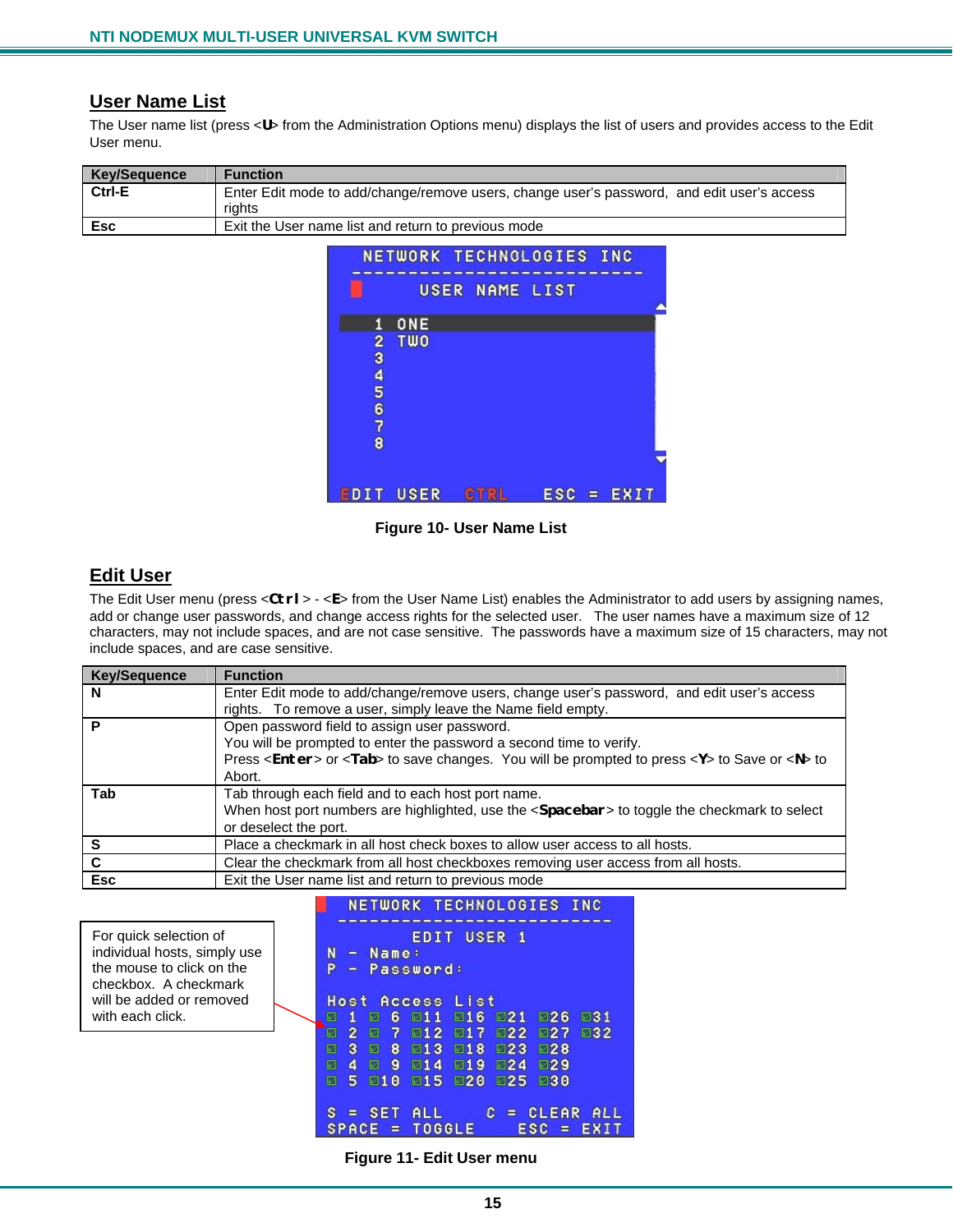### **User Access Functions**

#### **Command Mode**

In order to control the switch with the keyboard, Command Mode must be enabled. To enable Command Mode from the keyboard:

Press **Ctrl + ` (Accent key)** 

All the status lights on the keyboard will illuminate to indicate that Command Mode is enabled. At this point, the Command Mode menu will be displayed.

The Command Mode menu lists all CPUs by name and port number. Only 8 ports are listed on the screen at a time. To view the other portions of the list, scroll using the arrow keys on the keyboard or use the mouse to click on the arrows on the scroll bar in the OSD menu. When the Command Mode main menu is displayed, the first displayed port in the list will be the port the current user is connected to, followed by the next seven consecutively numbered ports. (Alternatively the list may be sorted alphabetically- see Maintenance Mode on page 18 to toggle sort method.) The names of accessible ports are displayed with white characters. If Security is activated, the access rights for the user logged-in may not include all ports. Names of restricted access ports are displayed in blue.



**Figure 12- Command Mode main menu** 

From left to right, the columns display the following:

- Port Number
- Port Name
- Type of CPU connected (PS2 or SUN)
- Power status of that CPU (ON/OFF)
- User number (1-8) connected to that CPU

 At the far right, arrows pointing up and down allow for mouse clicking to maneuver up and down through the menu. While in COMMAND Mode, the numbers on the NUM PAD are not active. If numbers are required while in COMMAND Mode, use the numbers on the main key bank.

When the COMMAND LED is illuminated, the following functions are available with the OSD:

| <b>Key/Sequence</b> | <b>Function</b>                     |
|---------------------|-------------------------------------|
|                     | Select previous port on OSD display |
|                     | Select next port on OSD display     |
| Page Up             | Increments the menu by 1 page       |
| Page Down           | Decrements the menu by 1 page       |
| Ctrl-E              | Enter Edit mode                     |
| Ctrl-M              | Enter Maintenance mode              |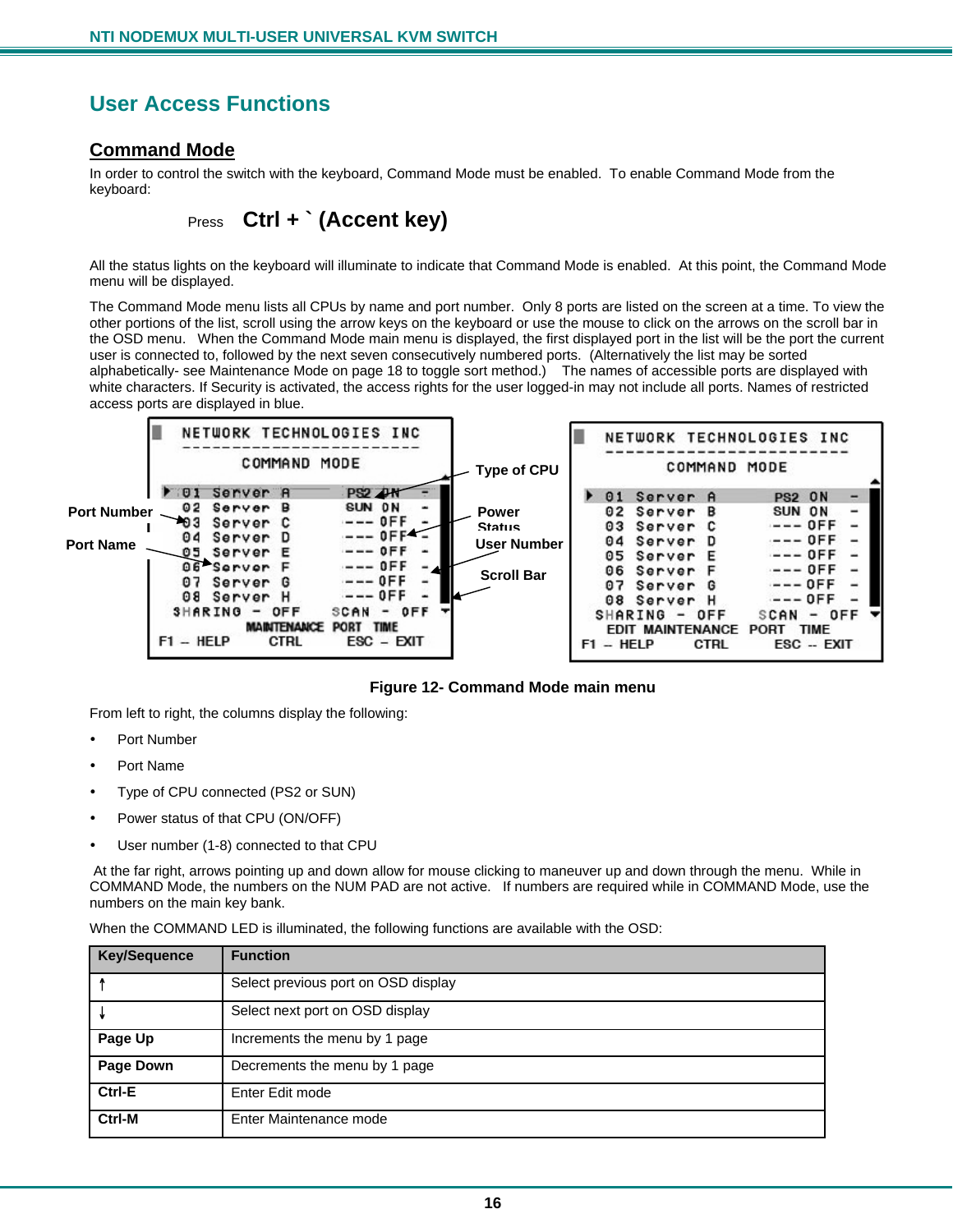| <b>Key/Sequence</b> | <b>Function</b>                                                                                                                                                                                                      |  |
|---------------------|----------------------------------------------------------------------------------------------------------------------------------------------------------------------------------------------------------------------|--|
| Ctrl-S              | Scan Mode enable/disable, OSD menu will show "SCAN-ON" or "SCAN-OFF" (to begin<br>scanning, simply exit COMMAND Mode after enabling the function – Scroll Lock status light<br>on keyboard will blink when scanning) |  |
| Ctrl-H              | Toggle Sharing Mode On/Off. See page 18 for more on Sharing Mode.                                                                                                                                                    |  |
| F <sub>1</sub>      | Display HELP menu (available within every control mode)                                                                                                                                                              |  |
| $Ctrl-P-x-x$        | Selects a specific port. $xx =$ port number as a two digit number (ex. p01, p08, p15, etc.)                                                                                                                          |  |
| $Ctrl-T-x-x-x$      | Selects the scan time in seconds. $xxx =$ time in seconds between 2 (002) and 255                                                                                                                                    |  |
| Home                | Selects the first port on the switch                                                                                                                                                                                 |  |
| End                 | Selects the last port on the switch                                                                                                                                                                                  |  |
| Alphanumeric        | Typing any alphanumeric enters Search Mode and adds a character to search string and<br>selects the CPU's name that matches best                                                                                     |  |
| Enter               | Switch to a selected port                                                                                                                                                                                            |  |
| <b>Esc</b>          | Exit keyboard command mode                                                                                                                                                                                           |  |

#### **COMMAND MODE FUNCTIONS** (Cont'd)

The mouse can be used to control command mode as well as the keyboard. The mouse cursor can be moved to the Help and Exit fields, which can be then clicked on to perform that function. The port that is on the screen can be selected by moving the cursor onto that port and clicking. Clicking twice on a selected port will switch to that port and exit COMMAND Mode. To change the displayed ports on the screen click on the up and down arrows that are located to the right of the port names displayed.

*Note: Exit COMMAND Mode to type to a CPU. To exit COMMAND Mode, press <Esc>, or press <Ctrl> + <` >(accent) keys simultaneously or by clicking the "ESC" command on the screen with the mouse.* 

*Note: When in SCAN Mode, stop the SCAN cycle temporarily by typing or moving the mouse. That CPU will remain selected on that port as long as there is typing or mouse movement. SCAN will continue after all keyboard or mouse activity ceases and the configured scan time (from chart above) expires.* 

#### **Edit Mode**

Edit mode (press <**Ctrl**> - <**E**> from Command Mode menu) allows the user to modify the names of the CPUs connected to the switch. Names of CPUs can be up to 12 characters in length. When in Edit mode, multiple keystroke combinations are not valid (<**Shift**>+<**P**>, <**Ctrl**>+<**P**>, <**Alt**>+<**P**>, and <**P**> will all type a "P" to the display - lower case letters cannot be typed). After changes have been made, answer the question asked. Answer "Y" to save changes and answer "N" to continue using previously entered port names. The <**Esc**> key will exit EDIT Mode and abort any EDIT session.

| <b>Key/Sequence</b> | <b>Function</b>                                                                                                                                                 |  |
|---------------------|-----------------------------------------------------------------------------------------------------------------------------------------------------------------|--|
| →                   | Move cursor one position to the right                                                                                                                           |  |
|                     | Move cursor one position to the left                                                                                                                            |  |
|                     | Previous port on OSD display                                                                                                                                    |  |
|                     | Next port on OSD display                                                                                                                                        |  |
| Home                | Selects the first port on the switch                                                                                                                            |  |
| End                 | Selects the last port on the switch                                                                                                                             |  |
| <b>Insert</b>       | Toggles between insert (character gets inserted and the remainder of the name gets shifted to the right)<br>and overstrike (current character gets overwritten) |  |
| <b>Delete</b>       | Erase current character                                                                                                                                         |  |
| <b>Backspace</b>    | Erase previous character                                                                                                                                        |  |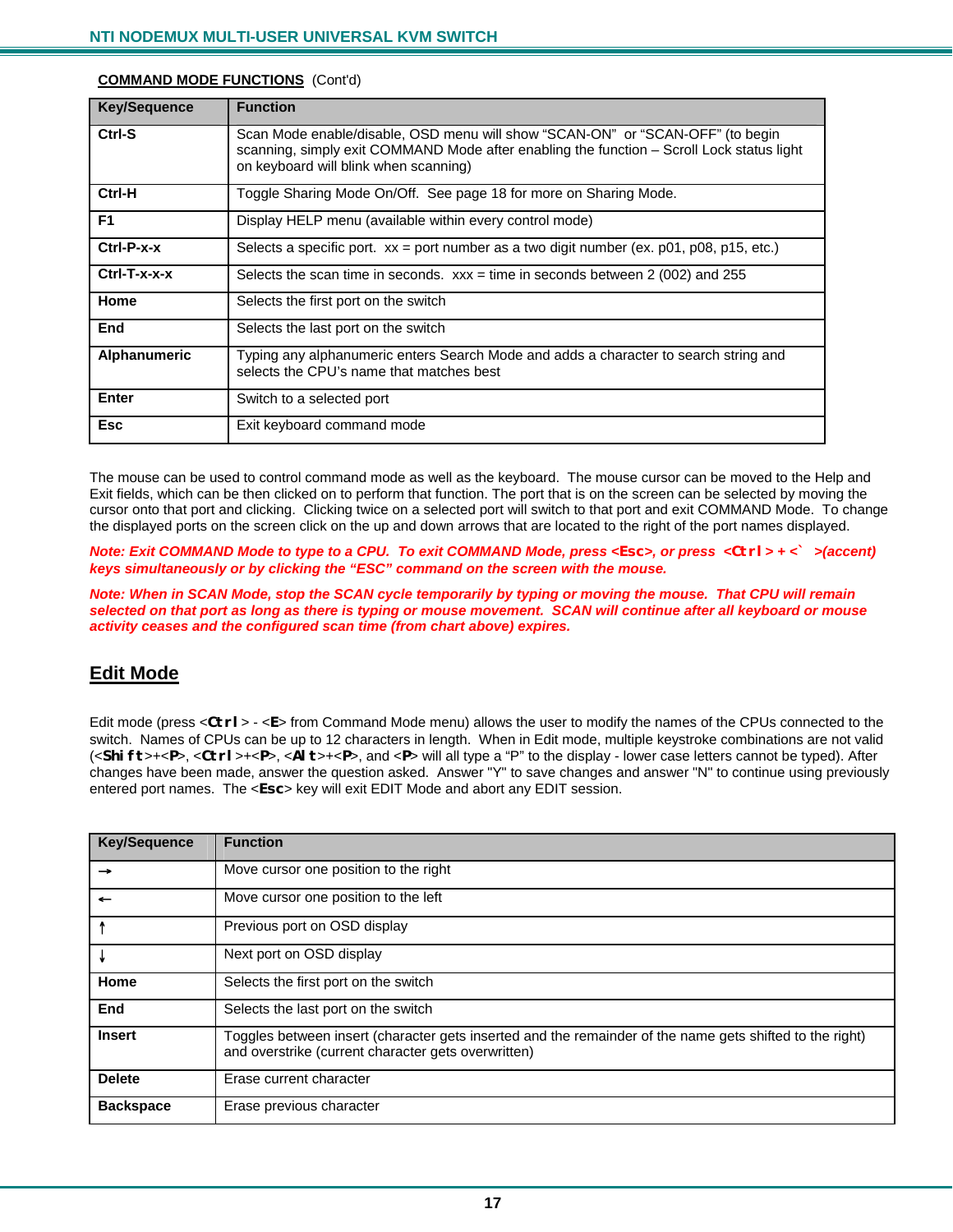#### **Sharing Mode**

Sharing mode is toggled OFF or ON by pressing <**Ctrl**>-<**H**> from Command Mode menu. The OSD default for sharing is ON. In this mode, any user can access any CPU at any time (even share one). When sharing is disabled, no one but the selected user can access that CPU. When sharing is enabled, and more than one person is attached to a CPU, it is displayed on the main Command Mode Menu. The number that displays which user is connected to which port changes color (from white to red), and the number shows *how many* users are connected to that particular port.

#### **Search Mode**

Search mode allows the user to enter and maneuver through a list of CPU names. The best matching CPU name is selected. The list of CPUs may also be searched for a specific (or similar) name. To enter SEARCH Mode, simply begin typing alphanumeric characters. The following commands are valid when the search option has been invoked from Command mode.

| Key              | <b>Function</b>                                                            |  |
|------------------|----------------------------------------------------------------------------|--|
| <b>Backspace</b> | Erase previous character in search name                                    |  |
|                  | Select previous port on OSD display                                        |  |
|                  | Select next port on OSD display                                            |  |
| Alphanumeric     | Add a character to the search string and select the best matching CPU name |  |
| <b>Esc</b>       | Exit SEARCH mode, return to COMMAND mode                                   |  |
| <b>Enter</b>     | Switch to selected port                                                    |  |

#### **Maintenance Mode**

Maintenance mode (press <**Ctrl**> - <**M**> from Command Mode menu) allows a user to customize the On Screen Display to their requirements (see Figure 13 on page 19). The following commands are valid from within Maintenance mode.

| <b>Key</b>              | <b>Function</b>                                                       |  |
|-------------------------|-----------------------------------------------------------------------|--|
| R                       | Reset all of the port names                                           |  |
| L                       | Toggle between numeric and alphabetic listing of ports                |  |
| -1                      | Move On Screen Display (OSD) window up on monitor                     |  |
| ₩                       | Move OSD window down on monitor                                       |  |
|                         | Move OSD window to the left                                           |  |
| $\rightarrow$           | Move OSD window to the right                                          |  |
| $\mathbf{T}$            | Make OSD window taller                                                |  |
| $\overline{\mathbf{s}}$ | Make OSD window Shorter                                               |  |
| $\overline{A}$          | Activate security or Administration mode                              |  |
| Q                       | Logout (if logon)                                                     |  |
| <b>Enter</b>            | Save OSD window parameters for the CPU port currently connected ONLY. |  |
| <b>Esc</b>              | Return to COMMAND mode                                                |  |

*FYI: Based on different scan rates, the OSD window may appear in different areas of the monitor as different CPU ports are selected. The Maintenance Mode functions allow placement of the window in a particular area of the monitor and it*  will stay there when switched back to that particular CPU (as long as the parameters are saved before exiting).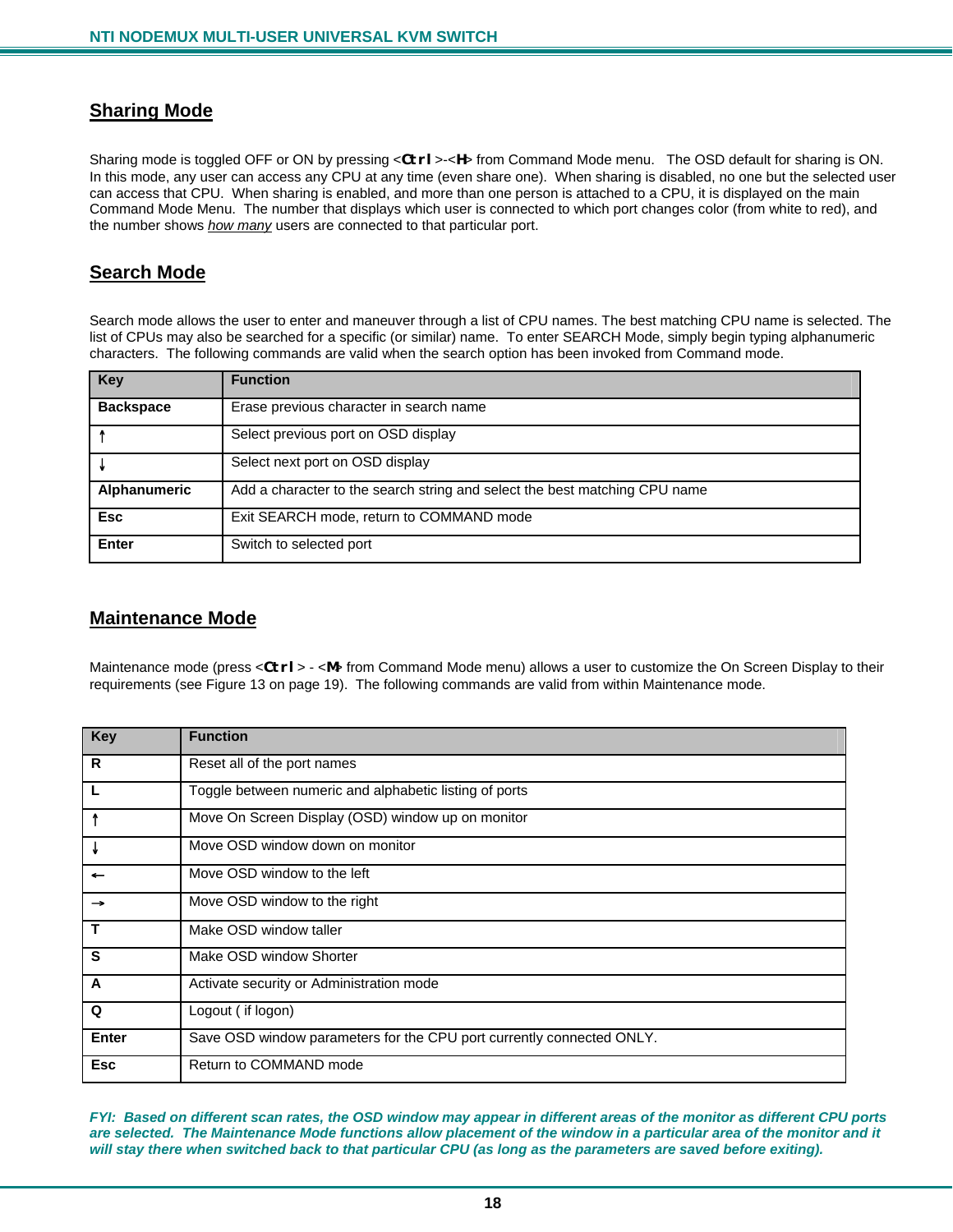

 **Figure 13- Maintenance Mode menu** 

### **Help Mode**

Help mode (press <**F1**>) displays a list of commands with a short explanation of their function. These lists are organized in pages for several of the operating modes (i.e. COMMAND, EDIT, SEARCH, and ADMINISTRATION). The following options allow the user to quickly obtain information on any command.

| <b>Key</b>       | <b>Function</b>                             |
|------------------|---------------------------------------------|
| Page Up          | View the previous page of help if available |
| <b>Page Down</b> | View the next page of help if available     |
| <b>Esc</b>       | Exit HELP and return to previous mode       |

### **SUN DDC Configuration**

#### **(When connected to SUN with pgX32 or pgX64 video card)**

To get a video image through the NODEMUX from a SUN CPU having the pgX32 or pgX64 video card, the SUN CPU must have its video output configured manually. There are three ways to accomplish this:

- 1. Forced Resolution: Console
	- a. open a terminal session and su,
	- b. type *# eeprom output-device=screen:r1024x768x70*
	- c. REBOOT the CPU.
- 2. Forced Resolution: Super User
	- a. : Halt the machine
	- b. type *ok setenv output-device screen:r1024x768x70*
	- c. type *ok reset2*
- 3. Forced Resolution: Hot Plug Video
	- a. Unplug the monitor from the NTI switch
	- b. Unplug the NTI switch video cable from the CPU
	- c. Plug the monitor directly into the CPU
	- d. REBOOT the CPU
	- e. Unplug the monitor and reconnect to the NTI switch
	- f. Reconnect the NTI switch video cable to the CPU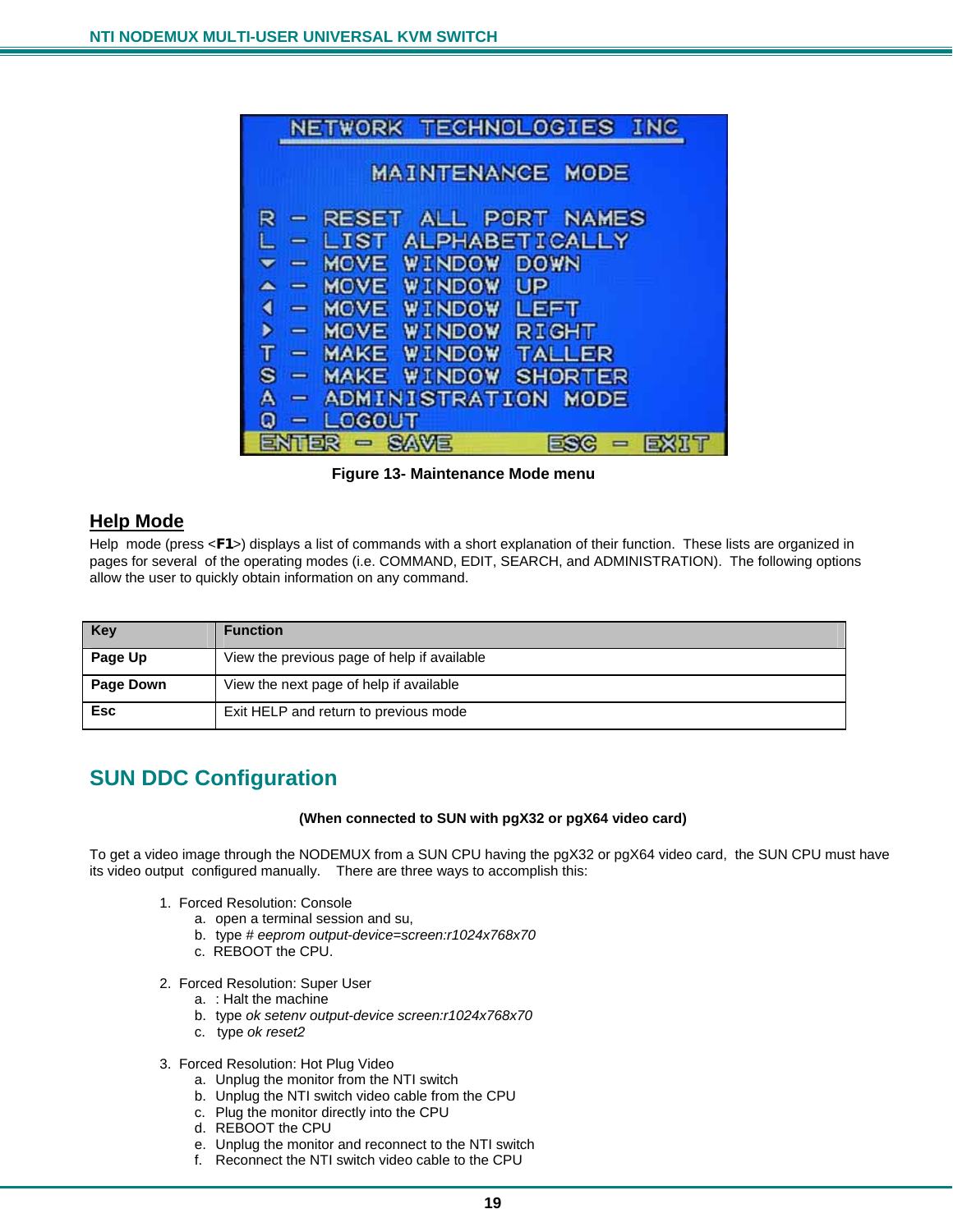### **RS232 CONTROL**

### **Remote Connection**

The RS232 Interface is designed to meet the RS232C standard and can be controlled from any CPU or other controller with an RS232 communications port. The pin outs for the DB9 connector on the unit are as follows:

| <b>RS232 Connector (DB9 FEMALE)</b> |                     |                             |
|-------------------------------------|---------------------|-----------------------------|
|                                     | PIN SIGNAL FUNCTION |                             |
|                                     | None                | no connection               |
| $\overline{2}$                      | TXD                 | Transmit Data (RXD at host) |
| 3                                   | <b>RXD</b>          | Receive Data (TXD at host)  |
| 4                                   | <b>DSR</b>          | Data Set Ready              |
| 5                                   | <b>GND</b>          | Signal Ground               |
| 6                                   | <b>DTR</b>          | Data Terminal Ready         |
| 7                                   | <b>CTS</b>          | Clear to Send               |
| 8                                   | <b>RTS</b>          | <b>Request to Send</b>      |
| 9                                   | none                | no connection               |

#### *NOTE: Security must be disabled (see Administration Options on page 14) or user access granted (see System Access List on page 15) on the port(s) to be selected by RS-232 control.*

On the DB9 female connector, pins 1 (DCD), 4 (DTR), and 6 (DSR) are shorted and pins 7 (RTS) and 8 (CTS) are shorted. Therefore, CPU handshaking is bypassed and TXD and RXD are the only active signals. A straight through DB9 cable (not null modem) will work for most CPUs. To daisy chain multiple units, the CPU drives the input port on the first unit and the output port is connected to the input port on the next unit etc. The last unit will have a loop back plug installed in its RS232 OUT connector.

#### **Baud Rate**

The baud rate can be changed by selecting MENU on the front panel keypad. Then select 1 for SET BAUD RATE and select the desired baud rate of 9600, 4800, 2400 or 1200. A data protocol of 8 data bits, no parity, and 1 stop bit is used for communications.

#### **Unit Address and Loop Back**

To allow multiple units to be controlled from a single CPU port, the RS232 control interface is designed to allow "daisy chaining" up to 15 units. By setting the appropriate unit address with the keypad, each unit can be given a unique address (1-15). Then the unit will only respond to commands on the bus if its address is embedded in the command.

To set the unit address using the front panel keypad (page 11),

- 1. Press <MENU>
- 2. press <2> for "SET UNIT ADDRESS"
- 3. enter the address number (1-15)
- 4. press <ENTER>.

 The "loop back" plug should be on the RS232 OUT connector on the last unit in the chain. If only one unit is being controlled, the loop back plug should be on the RS232 OUT connector on that unit.



 **Figure 14- RS232 connection with "IN" and "OUT" ports**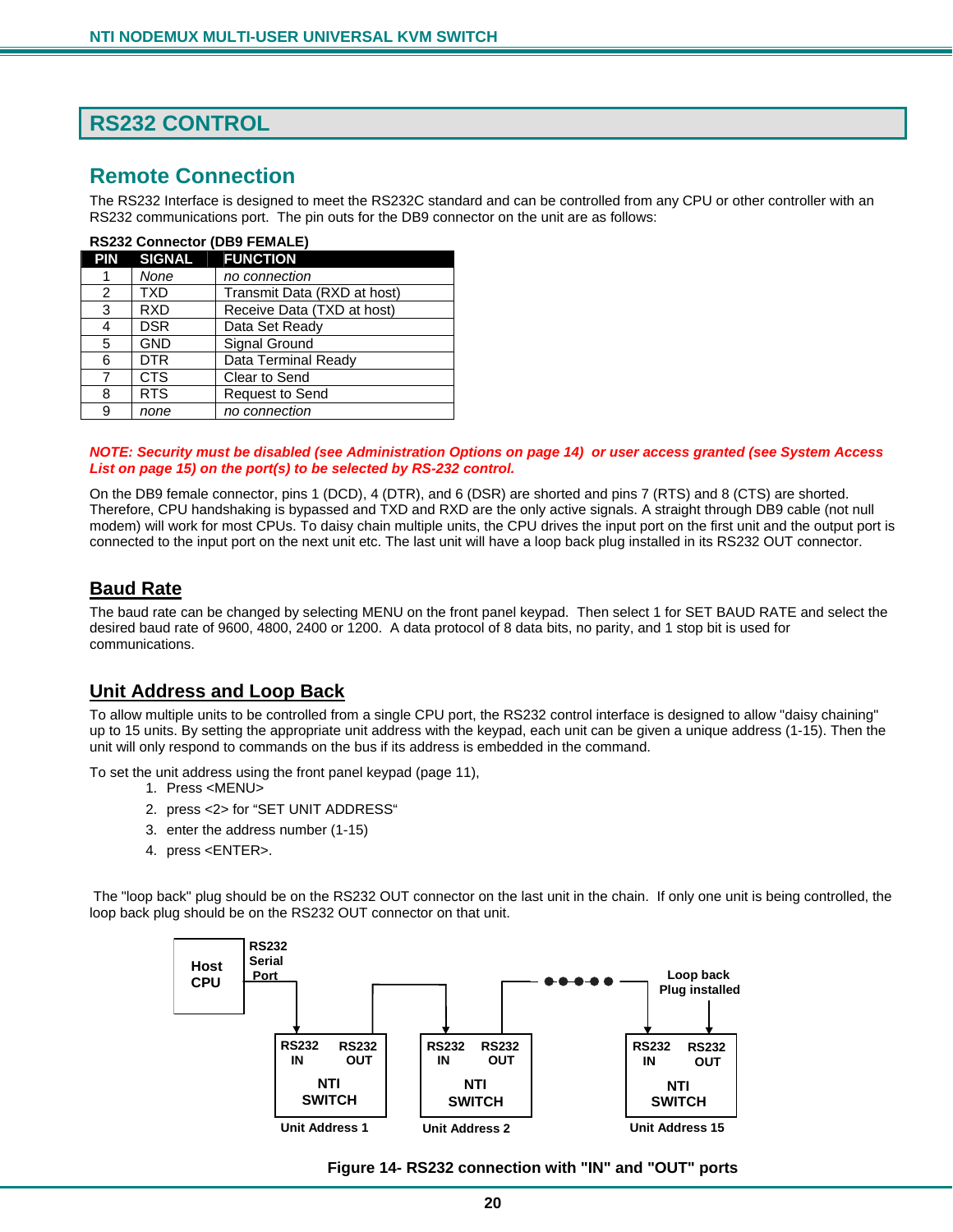*Note: The RS232 connection on the switch may only have a single 9 pin "RS232" female connector. In this case, in order to connect multiple NODEMUX units together, a Matrix-Y-1 cable must be used. (see Figure 15). No loop back plug will be used with this configuration. See Figure 16 for the pinout of the Matrix-Y-1 cable.* 



 **Figure 15- RS232 connection with Matrix-Y-1 cable** 

#### **Wiring Schematic of Matrix-Y-1 cable**



 **Figure 16- Matrix-Y-1 wiring schematic**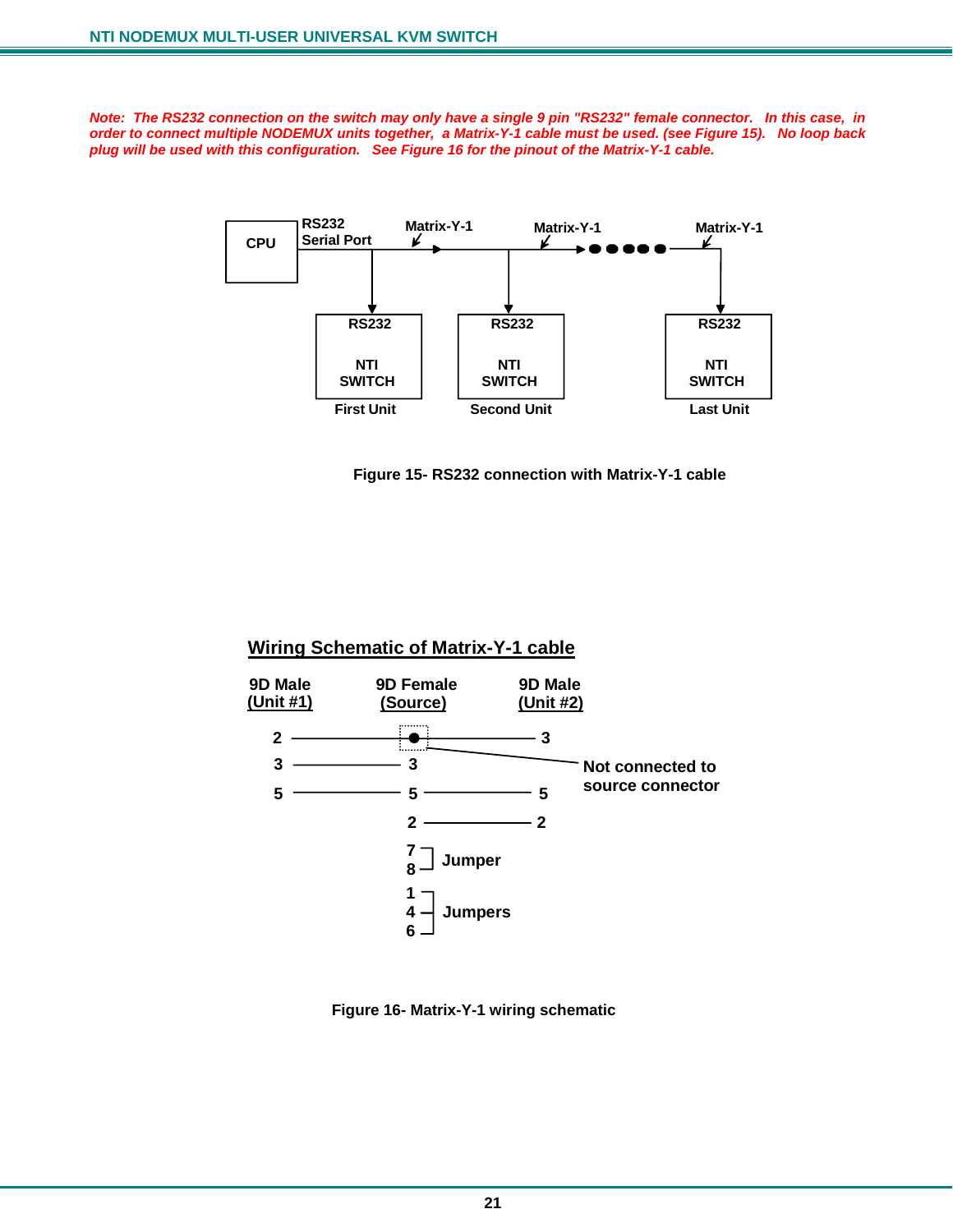### **RS-232 Command Protocol**

Host controller commands supported by the unit are defined below.

### **RS-232 Command Protocol Quick Reference**

| Legend: | (All numbers must be two digits) |
|---------|----------------------------------|
|---------|----------------------------------|

| SW:  | Switch (01-15)                                                                                                                                                                                                                                                                                                                                                                       | MM :       | Save Into Memory Bank (00-09) |
|------|--------------------------------------------------------------------------------------------------------------------------------------------------------------------------------------------------------------------------------------------------------------------------------------------------------------------------------------------------------------------------------------|------------|-------------------------------|
| BR : | Baud Rate Code (12,24,48,96)                                                                                                                                                                                                                                                                                                                                                         |            | Load From Memory Bank (00-09) |
| OP : | Output/User Port (01-MAXOUTPUTS)                                                                                                                                                                                                                                                                                                                                                     | <cr>:</cr> | Carriage Return (Hex 0xD)     |
|      | $\overline{a}$ $\overline{a}$ $\overline{a}$ $\overline{a}$ $\overline{a}$ $\overline{a}$ $\overline{a}$ $\overline{a}$ $\overline{a}$ $\overline{a}$ $\overline{a}$ $\overline{a}$ $\overline{a}$ $\overline{a}$ $\overline{a}$ $\overline{a}$ $\overline{a}$ $\overline{a}$ $\overline{a}$ $\overline{a}$ $\overline{a}$ $\overline{a}$ $\overline{a}$ $\overline{a}$ $\overline{$ |            |                               |

IP : Input Port/CPU (01-MAXINPUTS)

| <b>Command String</b> | <b>Good Response</b>         | <b>Description</b>                                 |
|-----------------------|------------------------------|----------------------------------------------------|
| CS SW, IP, OP         | $*<$ CR $>$                  | KVM Connect One User Port To CPU Port              |
| CA SW.IP              | $*<$ CR $>$                  | KVM Connect All User Ports To CPU Port             |
| RO SW.OP              | * <cr>IP<cr></cr></cr>       | KVM Read Connection For User Port                  |
| CC SW, MM             | * <cr>MM<cr></cr></cr>       | Save Matrix Connections Into Memory Bank           |
| RC SW,LL              | * <cr>LL<cr></cr></cr>       | <b>Restore Matrix Connections From Memory Bank</b> |
| <b>CB 00.BR</b>       | None                         | Change Baud Rate For All Switches                  |
|                       |                              | $(12=1200, 24=2400, 48=4800, 96=9600)$             |
| <b>RS SW</b>          | $*<$ CR $>$                  | <b>Internal Reset</b>                              |
| <b>RV SW,00</b>       | * <cr>string\0<cr></cr></cr> | <b>Read NTI Version String</b>                     |
| <b>RU SW</b>          | * <cr>IP.OP<cr></cr></cr>    | <b>Read Unit Size</b>                              |
| <b>SS SW,00</b>       | $*<$ CR $>$                  | Disable Autostatus feature (see below)             |
| <b>SS SW,01</b>       | $*<$ CR $>$                  | Enable Autostatus feature (see below)              |
| GO SW, OP             | * <cr>go</cr>                | Read connection of a User Port to CPU Port         |
|                       | SW, OP, IP <cr></cr>         |                                                    |
| <b>GM SW,00</b>       | * <cr>go SW,OP:IP (all</cr>  | Read connection matrix of all User ports           |
|                       | ports) <cr></cr>             |                                                    |

If the syntax of a command is incorrectly entered, the command will be ignored or the switch will answer with a bad response ?<CR>.

Syntax example:

**CS 01,05,02<CR>** (insert the space and commas as shown)

which means "At the switch with unit address 01, connect CPU port 05 to user port 02"

The switch will answer with:

∗**<CR>** 

The HEX code representation of example above is:

| Byte 1 | <b>Byte 2</b> | Byte 3 | <b>Byte 4</b> | Byte 5                                  | Byte 6   | <b>Byte</b> | Byte 8                                  | <b>Byte 9</b> |
|--------|---------------|--------|---------------|-----------------------------------------|----------|-------------|-----------------------------------------|---------------|
| $\sim$ | י ج           | Space  |               | Switch – 1st digit   Switch – 2nd digit | $\cdots$ |             | Output – 1st digit   Output – 2nd digit |               |
| (0x43) | (0x53)        | (0x20) | (0x30)        | (0x31)                                  | (0x2C)   | (0x30)      | (0x35)                                  | (0x2C)        |

| Byte 10          | Byte 11          | Byte 12    |  |
|------------------|------------------|------------|--|
| Input -1st digit | Input -2nd digit | $<$ CR $>$ |  |
| (0x30)           | (0x32)           | (0x0D)     |  |

Response:

| Byte 1 | Byte 2     |
|--------|------------|
| ۰.,    | $<$ CR $>$ |
| (0x2A) | (0x0D)     |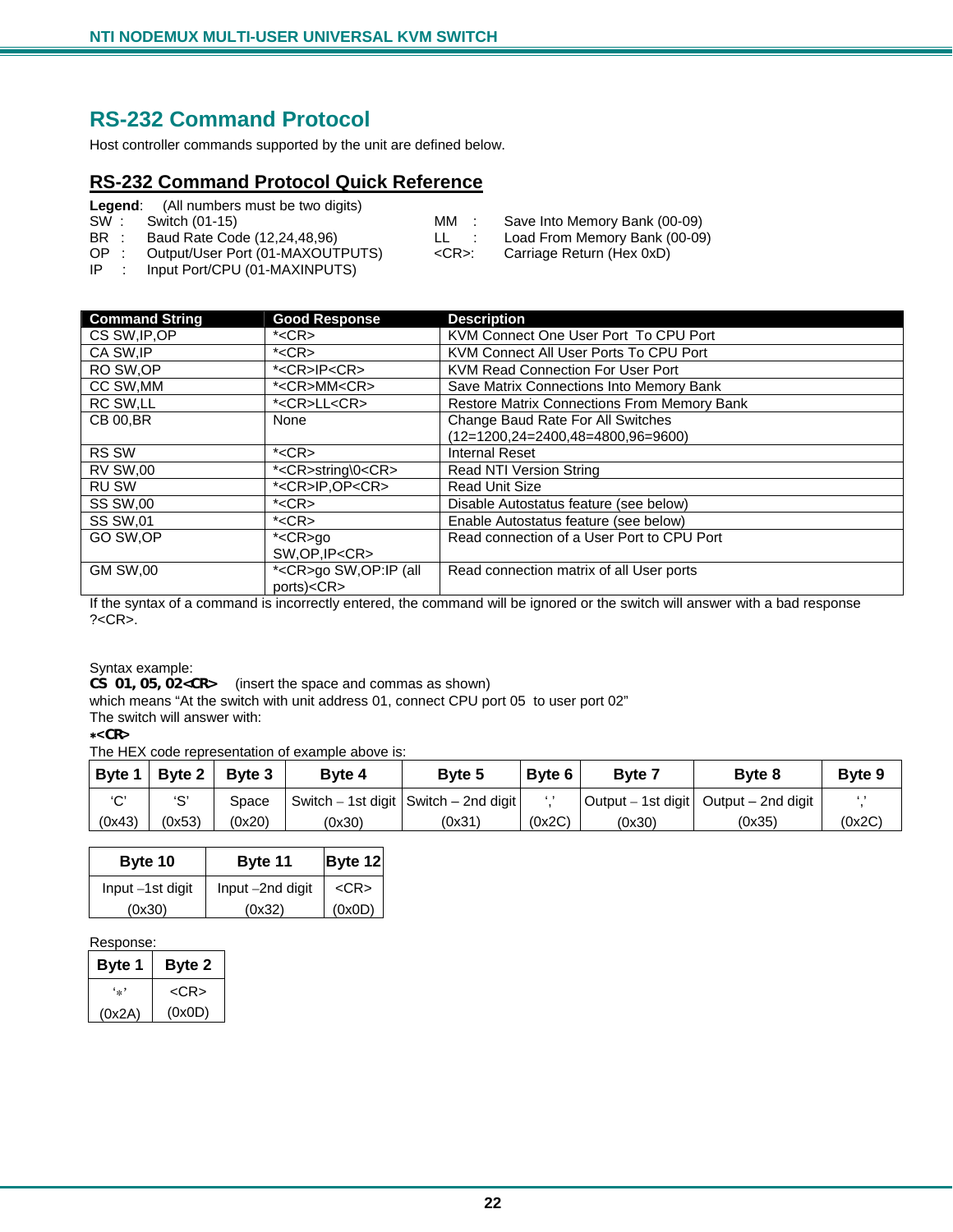#### **Autostatus**

When Autostatus is enabled, any output-to-input connection change in the NODEMUX will cause an Autostatus message to be sent via RS232 to the administrator. The format of the message would be "pc SW,OP:IP<CR>"

Example of an Autostatus message:

#### **pc 01,01:04<CR>**

which means "At the switch with unit address 01, the output (01) has changed connection to input 04."

#### *Notes: Message to the administrator will be delayed by any RS232 traffic being received by the switch from the administrator.*

 *Autostatus must be disabled before using SerTest or the Matrix Switcher's Control Program (page 20).* 

By default, Autostatus is disabled and must be manually enabled. Autostatus is also disabled any time the power to the NODEMUX is interrupted.

### **Matrix Switcher's Control Program For Windows 9x, NT, 2000, XP, Vista and 7.**

The Matrix Switcher's Control Program is an easy and powerful graphical program that controls NTI matrix switches through an RS232 interface. The Matrix Switcher's Control Program is included on the CD packaged with the NODEMUX. The Matrix Switcher's Control Program is downloaded by clicking on the link "Download Matrix Switcher's Control Program" found on the webpage the opens when the CD is inserted into the CDROM drive.

To install the Matrix Switcher's Control Program after downloading

- 1. Locate the *Setup.exe* in the directory the program was downloaded to and double-click on it
- 2. Follow the instructions on the screen

The Matrix Switcher's Control Program performs best on monitors set to a screen resolution of at least 800 X 600. Instruction for using the Matrix Switcher's Control Program is available by opening "MSCP Help" in the "NTI" program group once the program has been installed and is open on the screen.

To open "MSCP Help" from the Windows desktop

- 1. Click on **START**
- 2. Click on **PROGRAMS**
- 3. Click on **NTI**
- 4. Click on **MSCP Help**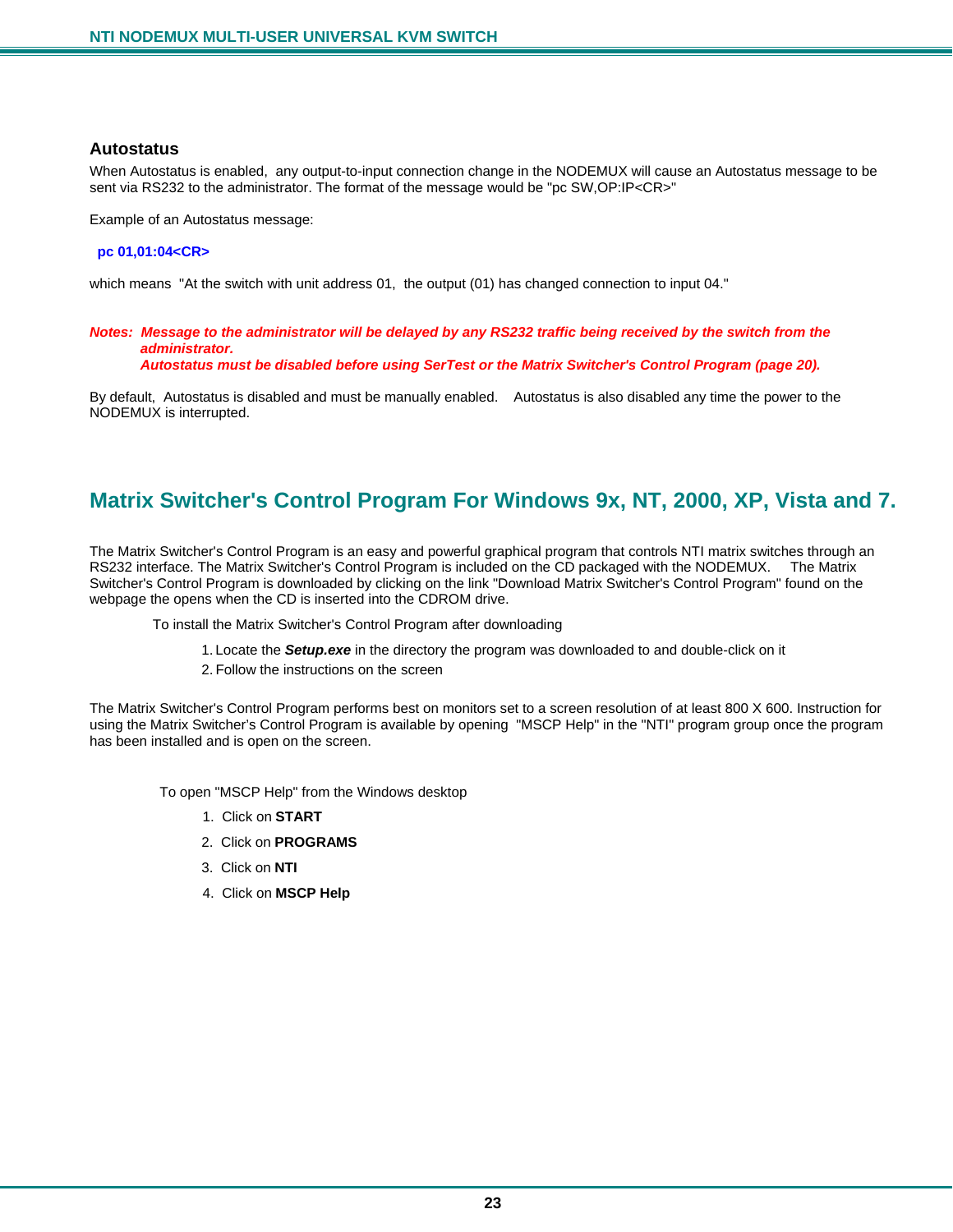### **SerTest- RS232 Interface Test Program**

This software allows a user to test the functions of an NTI server switch, matrix switch or Multi-user/Multi-platform switch RS232 interface. The program SerTest along with the Matrix Switcher's Control Program is installed from the CD packaged with this switch. SerTest generates a main menu with the selections described below:

#### **Main Options**

- Matrix Operations send commands to the matrix unit.
- Ethernet Operations set Ethernet connection variables (not applicable to this product)
- Setup Options set COM port, baud rate, and unit address
	- About SerTest display the program version

#### **Matrix Operations**

| <b>Key</b> | <b>Selection</b>                                                          | <b>Description</b>                                                                  |
|------------|---------------------------------------------------------------------------|-------------------------------------------------------------------------------------|
| 1)         | Connect Output/User to an Input/CPU                                       | - connect an output to an input                                                     |
| 2)         | Connect All Outputs/Users to an Input/CPU                                 | - connect all outputs to an input                                                   |
| 3)         | Connect Audio Output/User to an Input/CPU                                 | - connect an output to an input (audio ports only)                                  |
| 4)         | Connect All Audio Outputs/Users to an Input                               | - connect all outputs to an input (audio ports only)                                |
| 5)         | Change Mute Status for Audio Output/User (not<br>applicable to this unit) | - mute or un-mute the Audio port output                                             |
| 6)         | Change Volume for Audio Output/User (not<br>applicable to this unit)      | - change Audio port output volume                                                   |
| 7)         | Read Connection for Video Output/User                                     | -read the connection of a specific video output                                     |
| 8)         | Read Connection for Audio Output/User                                     | -read the connection of a specific audio output                                     |
| 9)         | Read Mute and Volume for Audio Output/User                                | - read the volume and the mute status of the specified output (audio<br>ports only) |
| a)         | Save I/O Connections into Unit Memory                                     | -save the connections into switch memory bank                                       |
| b)         | Restore I/O Connections from Unit Memory                                  | -restore the connections from switch memory bank                                    |
| c)         | Change All Units Baud Rate (9600/COM1:)                                   | -change RS-232 Baud rate of all switches                                            |
|            |                                                                           | -the current baud rate and serial port are displayed in parentheses                 |
| d)         | <b>Reset Unit</b>                                                         | - send a reset command to the switch                                                |
|            |                                                                           | - the current unit address is displayed in parentheses                              |
| e)         | <b>Reset All Units</b>                                                    | - send an internal reset command to all switches                                    |
| f)         | <b>Read Unit Size</b>                                                     | - read the switch size (number of inputs and outputs)                               |
| g)         | Read Unit Version/Revision String                                         | -read a string containing the switch version, type, and size                        |
| h)         | Save All Units I/O Connections into Units<br>Memory                       | -save the connections into switch memory bank, command for all<br>switches          |
| i)         | Restore All Units I/O Connections from Units<br>Memory                    | -restore the connections from switch memory bank, command for all<br>switches       |

**Selections in the "Key" column that are gray are not applicable to this product.**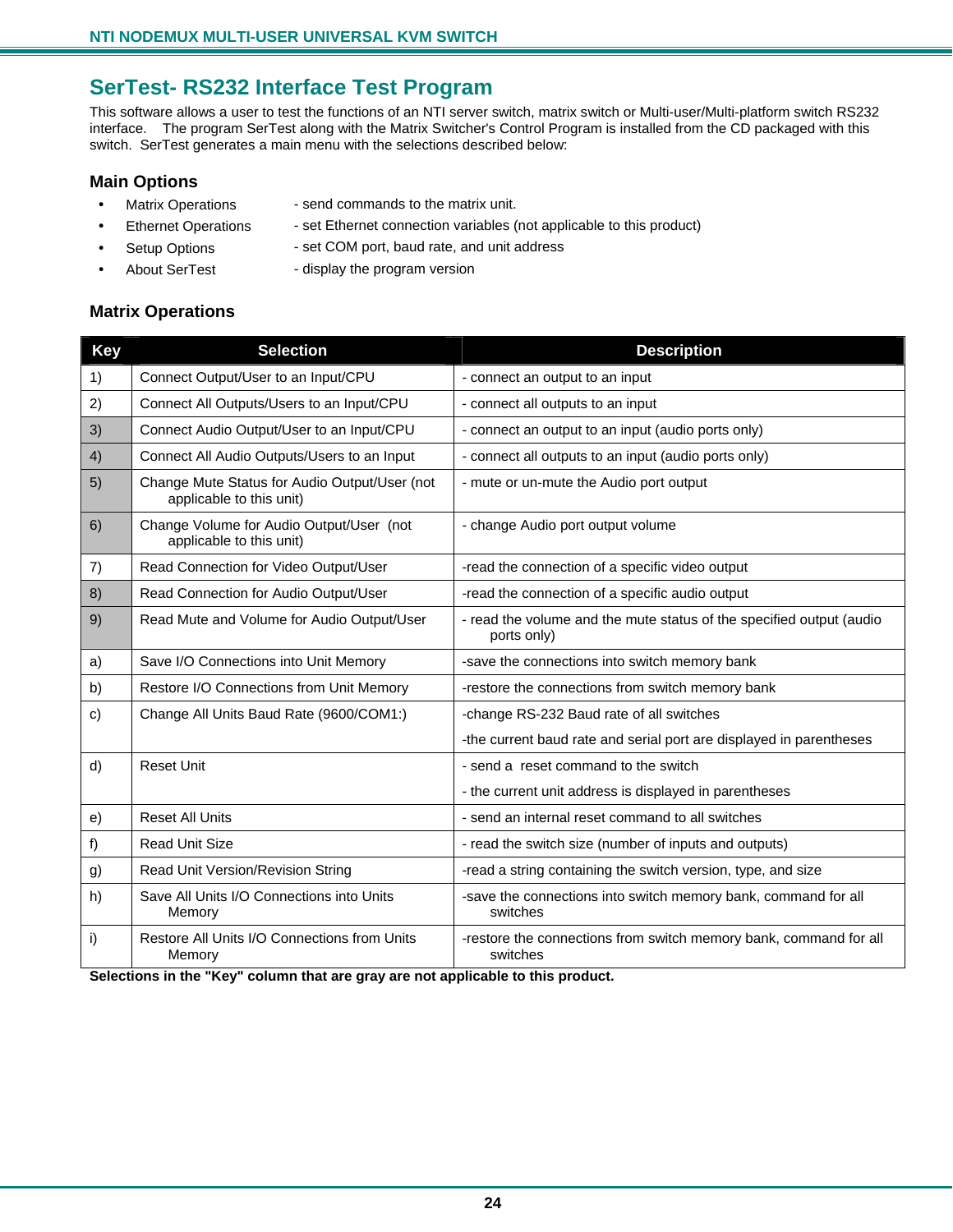#### **Setup Options**

| <b>Key</b> | <b>Selection</b>          | <b>Description</b>                                         |
|------------|---------------------------|------------------------------------------------------------|
| 1)         | select Com port current:  | - select PC serial port                                    |
|            | (COM1)                    | - the current PC serial port is displayed in parentheses   |
| 2)         | select Baud rate current: | - select PC serial port baud rate (1200, 2400, 4800, 9600) |
|            | (9600)                    | - the current baud rate is displayed in parentheses        |
| 3)         | set unit Address current: | - select the unit address                                  |
|            | (1)                       | - the current address is displayed in parentheses          |

For any selection that requires user input, the user is prompted. When commands are sent to the matrix unit, the command string and matrix unit responses are echoed to the screen. All commands generated by the program are formatted according to the information provided in sections above. If any transmission problems are detected, an error message is displayed. Press <Esc> or <Enter> to back out to the main menu and press again to exit.

### **RMTEST-RS232 Interface Test Program**

This software allows a user to test the functions of an NTI server switch, matrix switch or Multi-user/Multi-platform switch RS232 interface. The RMTEST program is automatically loaded when installing the MATRIX SWITCHER'S CONTROL PROGRAM as described above. The RMTEST program, located in the NTI program group, generates a main menu with the 3 selections described below:

#### **Main Options**

- 1. Matrix Options send commands to the matrix unit.
- 2. Setup Options set COM port, baud rate, and unit address
- 3. Quit  $-$  quit the program

If Matrix Options is selected, the following menu, which has 7 options, is displayed:

| <b>Matrix Options</b>   |                                                                 |  |  |  |
|-------------------------|-----------------------------------------------------------------|--|--|--|
| 1. Reset single unit    | - reset single matrix to power-up defaults (matrix switch only) |  |  |  |
| 2. Reset all units      | - reset all daisy chained matrix units (matrix switch only)     |  |  |  |
| 3. Change single output | - connect an input to one output                                |  |  |  |
| 4. Change all outputs   | - connect an input to all outputs                               |  |  |  |
| 5. Read single output   | - read which input is connected to an output                    |  |  |  |
| 6. Read unit size       | - read how many inputs and outputs the unit has                 |  |  |  |
| 7. Return to main menu  | - go back to the MAIN OPTIONS menu                              |  |  |  |

The Setup Options main menu selection only needs to be executed if the switch's baud rate or unit address have been changed from the factory defaults ( 9600 baud, and unit address = 1). When this option is selected, the following menu, which has 4 options, is displayed:

#### **Setup Options**

| 1. Set COM port (default = $COM1$ )   | - set port to COM1-COM3                                         |
|---------------------------------------|-----------------------------------------------------------------|
| 2. Set baud rate (default = $9600$ )  | - set baud rate (see interface manual for supported baud rates) |
| 3. Set unit address (default $= 01$ ) | - set the unit address (if multiple units are daisy-chained)    |
| 4. Return to main menu                | - Go back to the MAIN OPTIONS menu                              |

For any selection that requires user input, the user is prompted. When commands are sent to the matrix unit, the command string and matrix unit responses are echoed to the screen. All commands generated by the program are formatted according to the information provided in the sections above. If any transmission problems are detected, an error message is displayed.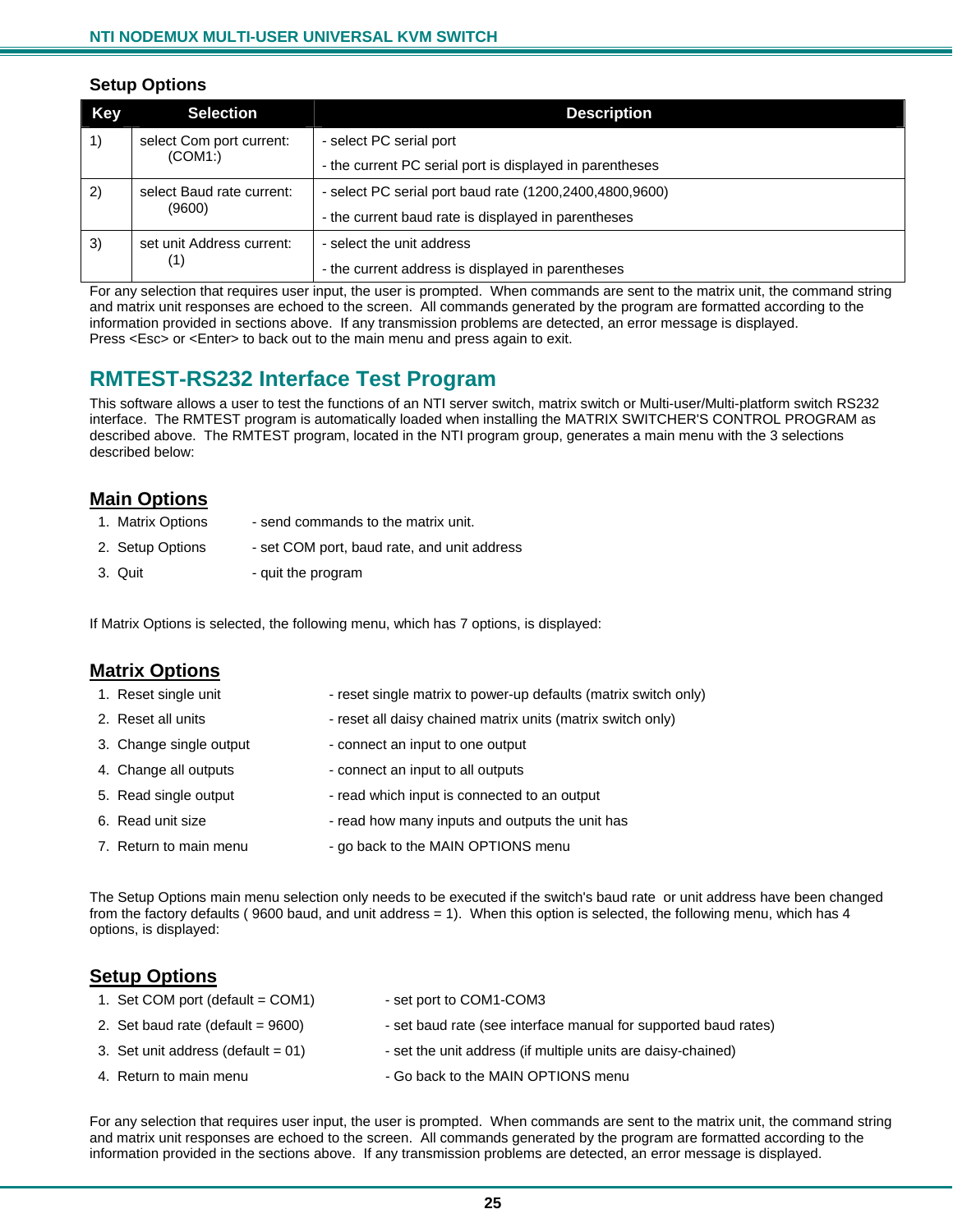### **KEYBOARD MAPPING**

The keyboard configuration of each CPU is saved in the NTI Switch. For example, if the CPU attached to Port 4 had CAPS LOCK and NUM LOCK selected the last time that CPU was accessed, then they will automatically be set when that CPU is accessed again.

### **Key Equivalents**

Using the chart below, find the character needed to be typed on the CPU being accessed, then follow the row across for the equivalent on the keyboard device being used. (See Figure 17 on page 27 for reference.)

| PS/2 101           | <b>WINXX</b> | <b>SUN Keyboard</b> |
|--------------------|--------------|---------------------|
| L-Ctrl             | L-Ctrl       | L-Ctrl              |
| L-Alt              | L-Alt        | L-Alt               |
| R-Ctrl             | R-Ctrl       | Compose             |
| $R + Alt$          | R+Alt/Aplcn  | Alt-Graph           |
| SB+Alt             | Logo         | Meta                |
| <b>SB+RT Arrow</b> | SB+RT Arrow  | Power               |
|                    |              |                     |

SB = Space Bar

L and  $R =$  Left and Right keys when two keys are marked the same on a keyboard.

### **SUN's Startup Keys**

With a Sun keyboard attached to the switch, the following emergency startup keys are supported:

| Key    | <b>Function</b>       | Kev    | <b>Function</b>                        |
|--------|-----------------------|--------|----------------------------------------|
| Stop   | <b>Bypass POST</b>    | Stop-F | Enter Forth on TTYA instead of probing |
| Stop-A | Abort                 | Stop-N | Reset NVRAM contents to default values |
| Stop-D | Enter diagnostic mode |        |                                        |

This switch will also support other startup commands not listed above.

#### **SUN'S 14 EXTRA KEYS**

Use the chart below to type SUN's additional 14 keys using a PS/2 101 or a WIN95 keyboard (SB= Space Bar)

| PS/2, Win, Mac<br><b>Keyboards</b> | <b>Sun Extras</b> | PS/2, Win, Mac<br><b>Keyboards</b> | <b>Sun Extras</b> |
|------------------------------------|-------------------|------------------------------------|-------------------|
|                                    |                   |                                    |                   |
| $SB + F1$                          | Stop $(L1)$       | $SB + F8$                          | Paste (L8)        |
| $SB + F2$                          | Again (L2)        | $SB + F9$                          | Find (L9)         |
| $SB + F3$                          | Props (L3)        | $SB + F10$                         | Cut (L10)         |
| $SB + F4$                          | Undo $(L4)$       | <b>SB+F11</b>                      | Help              |
| $SB + F5$                          | Front (L5)        | SB + UP Arrow                      | $Vol +$           |
| $SB + F6$                          | Copy (L6)         | SB + DOWN Arrow                    | $Vol -$           |
| $SB + F7$                          | Open (L7)         | SB + LEFT Arrow                    | Mute              |

| PS/2, Win, Mac<br><b>Keyboards</b> | <b>Sun Extras</b> |
|------------------------------------|-------------------|
| $SB + F8$                          | Paste (L8)        |
| $SB + F9$                          | Find (L9)         |
| $SB + F10$                         | Cut (L10)         |
| <b>SB+F11</b>                      | Help              |
| $SB + UP$ Arrow                    | $Vol +$           |
| SB + DOWN Arrow                    | Vol -             |
| SB + LEFT Arrow                    | Mute              |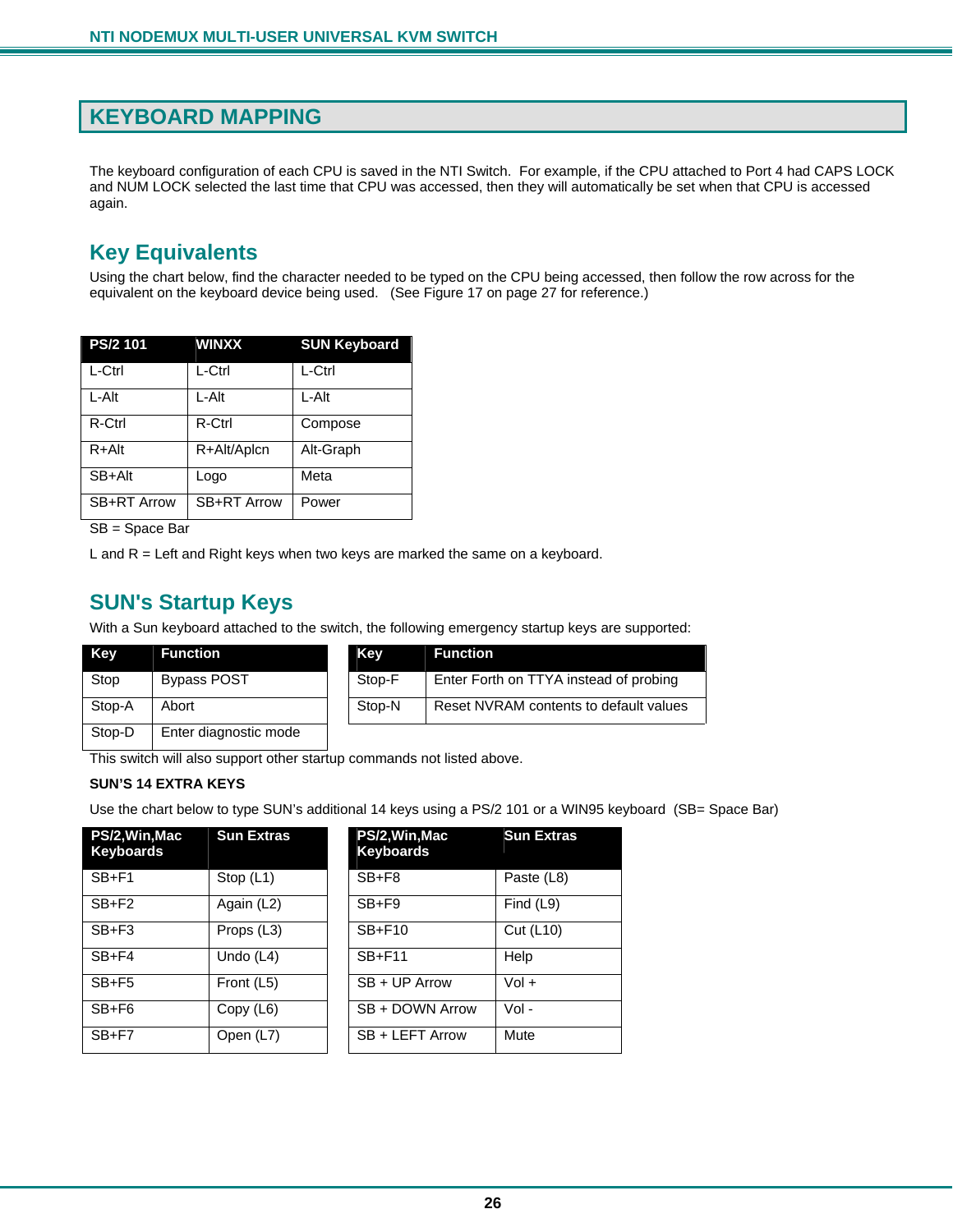

 **Figure 17- Keyboard key layouts**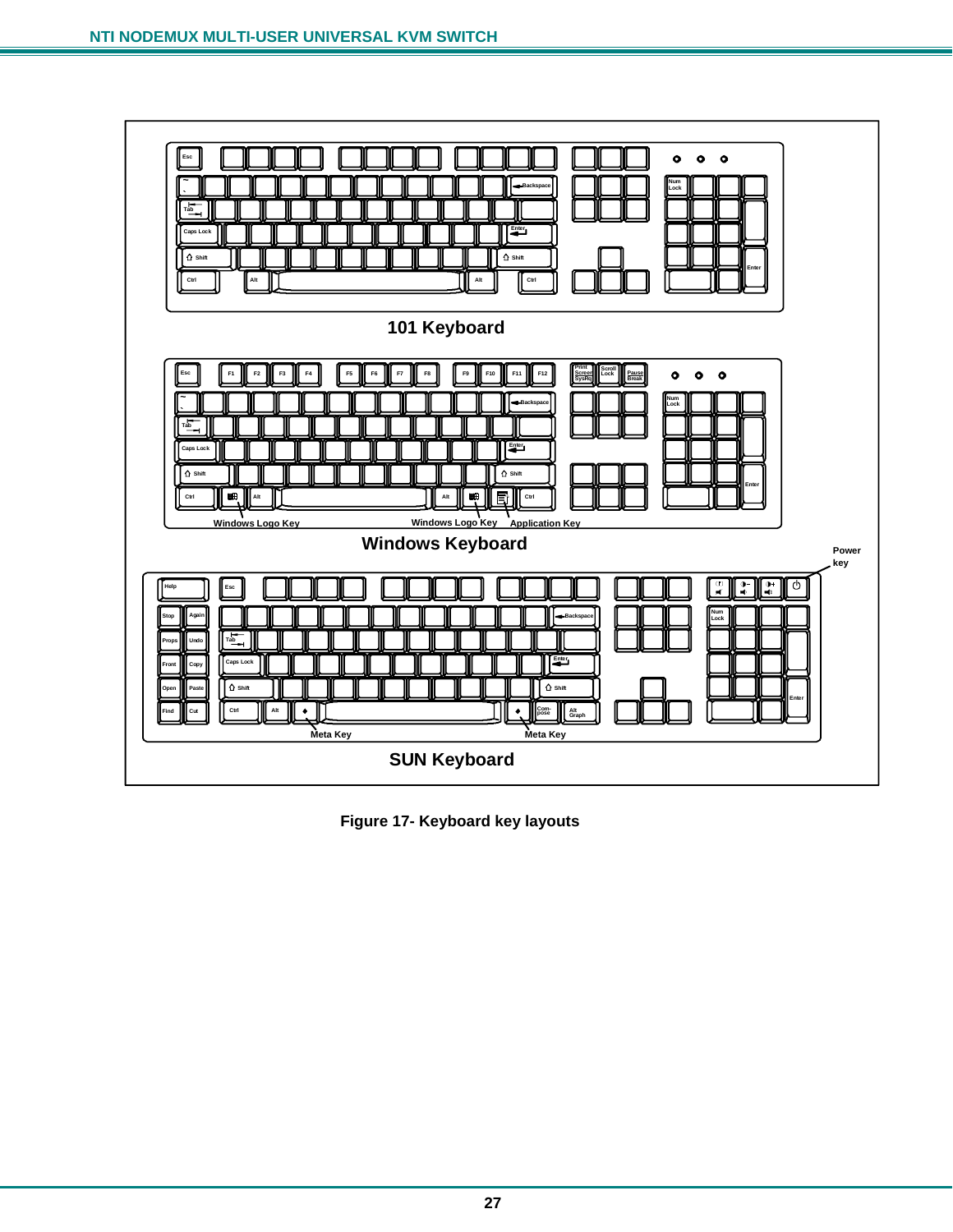## **TROUBLESHOOTING PROBLEM SOLUTION**

- No video Check all cable connections on video source and switch.
- No video when connected to SUN w/pgX32 or pgX64 video card
- Cannot connect to other CPU ports
- No DDC support in switch. See page 19 for SUN DDC **CONFIGURATION**
- Make sure user NTI keyboard adapter cable is connected, even if no keyboard is attached (such as a VKTINT-1). (See FYI on page 8, after item 2.)

## **SPECIFICATIONS**

| <b>Video Connectors</b>       | 15HD female                                                                                                                                                                                                                                                                                                                                                                                                                                                                                                                                                  |
|-------------------------------|--------------------------------------------------------------------------------------------------------------------------------------------------------------------------------------------------------------------------------------------------------------------------------------------------------------------------------------------------------------------------------------------------------------------------------------------------------------------------------------------------------------------------------------------------------------|
| <b>Video Resolution</b>       | 1900 x 1200 (max.)                                                                                                                                                                                                                                                                                                                                                                                                                                                                                                                                           |
| Video Support                 | SVGA, XGA, VGA multi-scan monitors                                                                                                                                                                                                                                                                                                                                                                                                                                                                                                                           |
| Video Bandwidth               | <b>150 Mhz</b>                                                                                                                                                                                                                                                                                                                                                                                                                                                                                                                                               |
| Keyboard/Mouse connectors     | Female 8 pin miniDIN female                                                                                                                                                                                                                                                                                                                                                                                                                                                                                                                                  |
| <b>Mouse Compatibility</b>    | Compatible with all standard 2-button PS/2 mice as well as the following:<br>$\bullet$<br>Microsoft IntelliMouse®<br>Logitech (and other) 3-button mice.<br>Alps glidepoint touchpad (extended functions-i.e. tapping, etc.-are not supported).<br>Cirque Glidepoint touchapd.<br>IBM Scroll Point mouse (extended stick functions are not supported).<br>Kensington Orbit trackball.<br>Logitech 2-button wheel mouse.<br>Microsoft Ballpoint mouse.<br>SUN 3-button mice are supported. Wheel button on IntelliMouse emulates SUN's third<br>mouse button. |
| <b>Keyboard Compatibility</b> | PS/2 (using a VKTINT-1)<br>Legacy SUN                                                                                                                                                                                                                                                                                                                                                                                                                                                                                                                        |
| <b>CPU</b> connectors         | Female pin 8 miniDIN                                                                                                                                                                                                                                                                                                                                                                                                                                                                                                                                         |
| CPUs supported                | PS/2 platform computers, including laptops, HP 9000, Silicon Graphics and IBM<br>RS6000.<br>SUN, including ULTRAs, SUN Blade 100, SUN Blade 1000, SUN Fire <sup>TM</sup> 280R, SUN<br>Fire V20z and SUN Ray™ (using NTI's USB-SUN adapter).                                                                                                                                                                                                                                                                                                                  |
| RS232 Connector               | Male DB9                                                                                                                                                                                                                                                                                                                                                                                                                                                                                                                                                     |
| Power required                | 110 or 220 VAC @ 50-60 Hz at less than 25 watts.                                                                                                                                                                                                                                                                                                                                                                                                                                                                                                             |
| <b>Fuse Protection</b>        | 2A, 240V                                                                                                                                                                                                                                                                                                                                                                                                                                                                                                                                                     |
| Regulatory approval           | CE (except model ST-2x2-UDT)                                                                                                                                                                                                                                                                                                                                                                                                                                                                                                                                 |